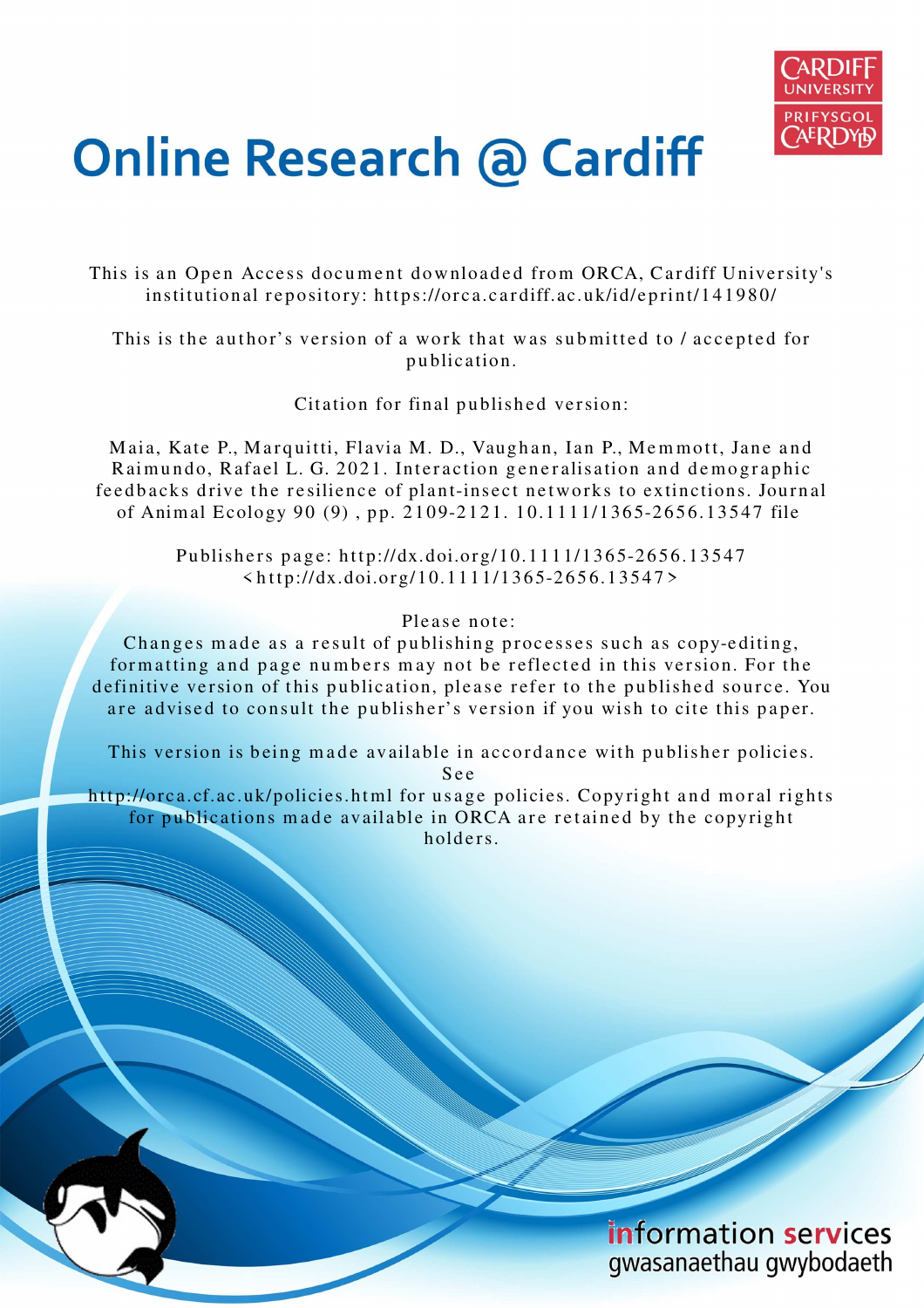| $\mathbf{1}$   | Interaction generalisation and demographic feedbacks                                                                 |
|----------------|----------------------------------------------------------------------------------------------------------------------|
| $\overline{2}$ | drive the resilience of plant-insect networks to extinctions                                                         |
| 3              |                                                                                                                      |
| 4              | K. P. Maia <sup>* 1,2</sup> , F. M. D. Marquitti <sup>3</sup> , I. P. Vaughan <sup>4</sup> , J. Memmott <sup>1</sup> |
| 5              | and R. L. G. Raimundo $*$ 5.6                                                                                        |
| 6              | <sup>1</sup> School of Biological Sciences, University of Bristol, Bristol, UK                                       |
| 7              | <sup>2</sup> Biosciences Institute, University of Sao Paulo, Sao Paulo, Brazil                                       |
| 8              | <sup>3</sup> Gleb Wataghin Institute of Physics, University of Campinas, Campinas, Brazil                            |
| 9              | <sup>4</sup> Cardiff School of Biosciences, Cardiff University, Cardiff, UK                                          |
| 10             | <sup>5</sup> Department of Engineering and Environment and Postgraduate Program in Ecology and                       |
| 11             | Environmental Monitoring (PPGEMA), Centre for Applied Sciences and Education, Federal                                |
| 12             | University of Paraíba, Campus IV, Rio Tinto, Brazil                                                                  |
| 13             | <sup>6</sup> IRIS Research Group, Innovation for Resilience, Inclusion and Sustainability,                           |
| 14             | Federal University of Paraíba, Campus IV, Rio Tinto, Brazil                                                          |
| 15             | * Corresponding authors: kate.maia@usp.br, rafael.raimundo@academico.ufpb.br                                         |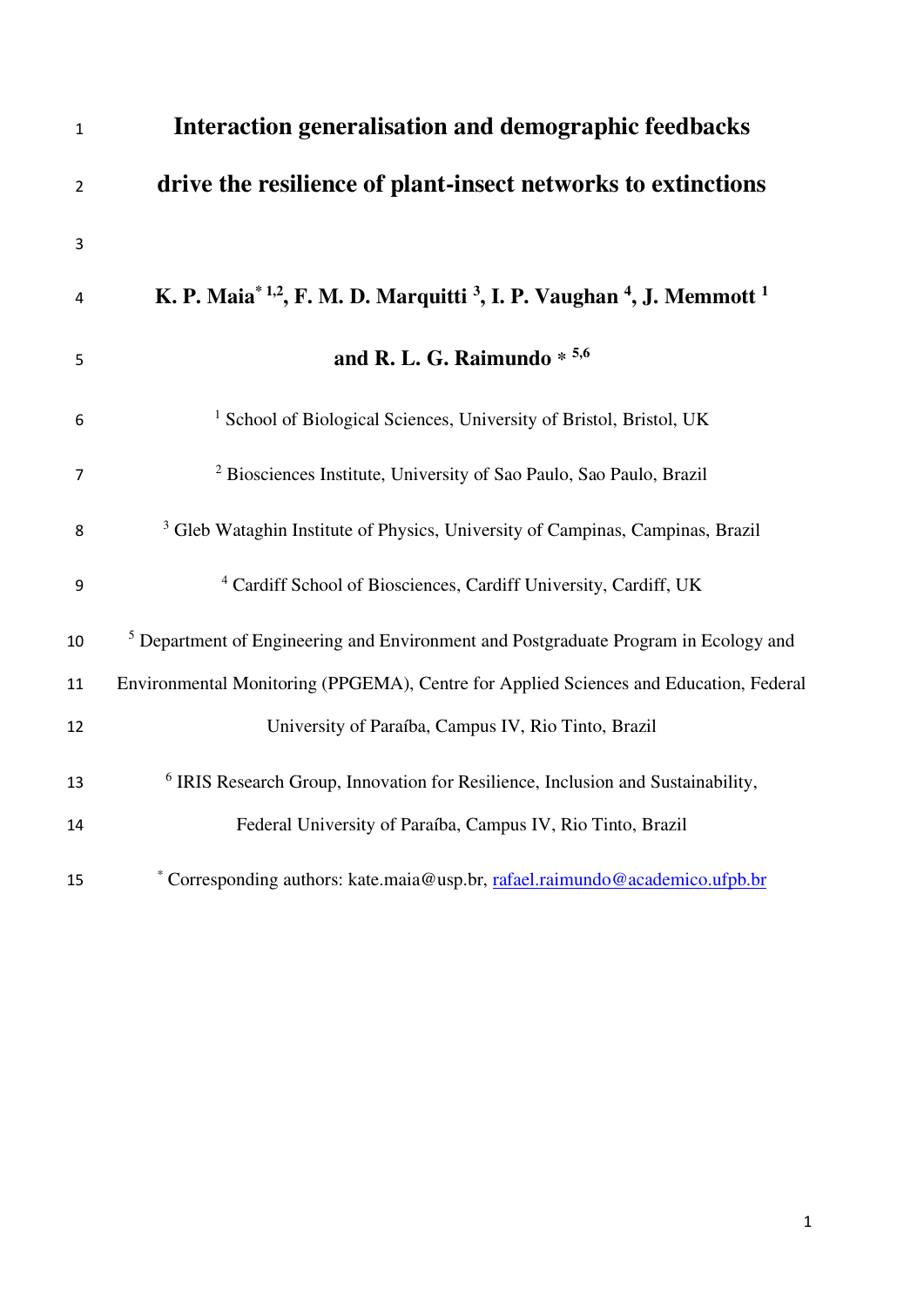- **Abstract**
- 1. Understanding the processes driving ecological resilience, defined as the extent to which systems retain their structure while absorbing perturbations, is a central challenge for theoretical and applied ecologists. Plant-insect assemblages are well- suited for the study of ecological resilience as they are species-rich and encompass a variety of ecological interactions that correspond to essential ecosystem functions. 2. The mechanisms affecting community response to perturbations depend on both
- the natural history and the structure of ecological interactions. Natural history attributes of interspecific interactions, *e.g.* whether they are mutualistic or antagonistic, may affect ecological resilience by controlling the demographic feedbacks driving ecological dynamics at the community level. Interaction generalisation may also affect resilience, by defining opportunities for interaction rewiring, the extent to which species are able to switch interactions in fluctuating environments. These natural history attributes may also interact with network structure to affect ecological resilience.
- 

 3. Using adaptive network models, we investigated the resilience of plant-pollinator and plant-herbivore networks to species loss. We specifically investigated how fundamental natural history differences between these systems, namely the demographic consequences of the interaction and their level of generalisation – mediating rewiring opportunities - affects the resilience of dynamic ecological networks to extinctions. We also create a broad reference for the effect of network structure on resilience using theoretical networks.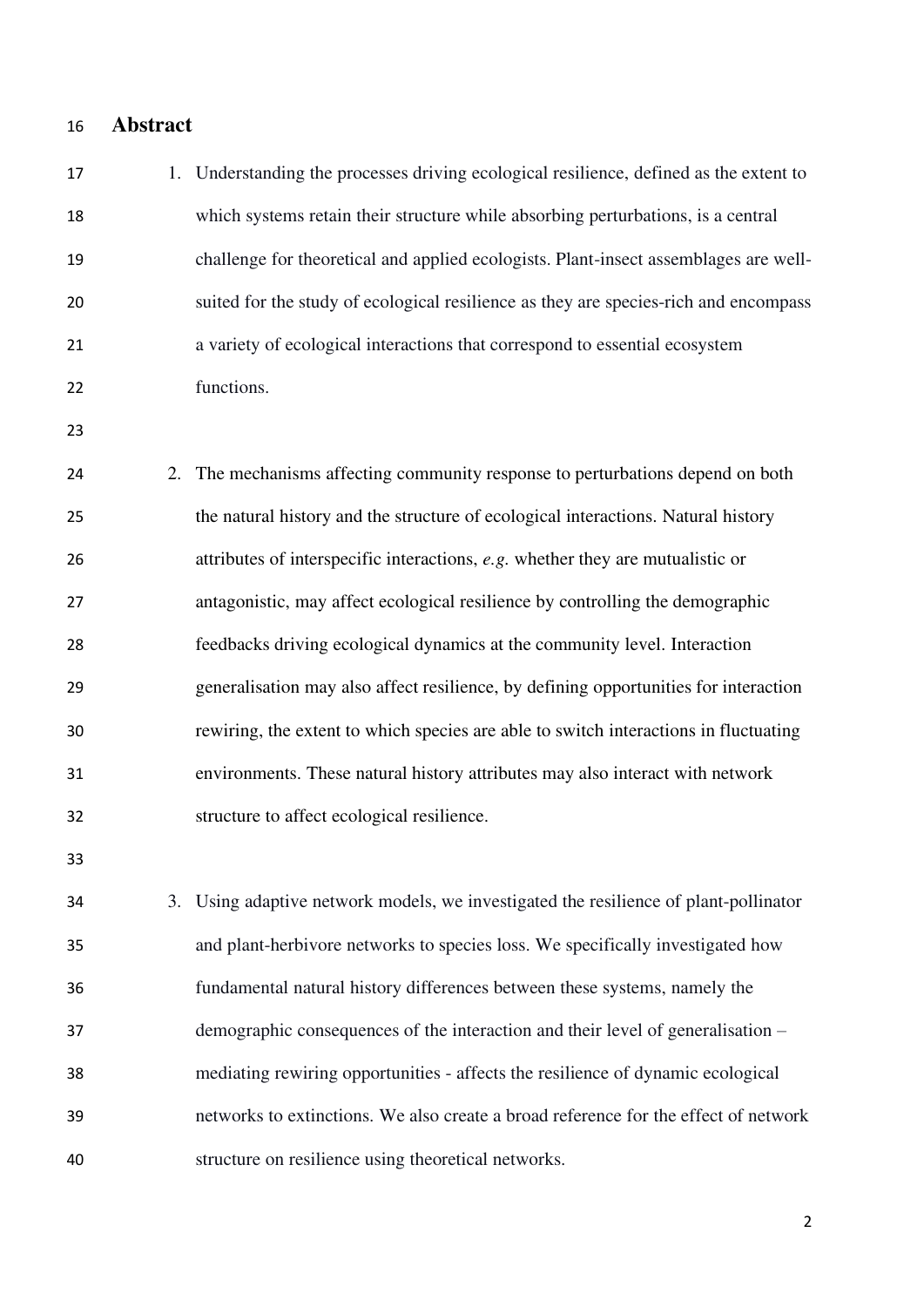4. When network structure was static, pollination networks tended to be less resilient than herbivory networks; this was is related to their high levels of nestedness and the reciprocally positive feedbacks that define mutualisms, which made coextinction cascades more likely and longer in plant-pollinator assemblages. When considering interaction rewiring, the high generalisation and the structure of pollination networks boosted their resilience to extinctions, which approached those of herbivory networks. Finally, results using theoretical networks suggested that the empirical structure of herbivory networks may protect them from collapse.

 5. Understanding the ecological and evolutionary processes driving interaction rewiring is key to understanding the resilience of plant-insect assemblages. Accounting for rewiring requires ecologists to combine natural history with network models that incorporate feedbacks between species abundances, traits and interaction patterns. This combination will elucidate how perturbations propagate at community-level, reshaping biodiversity structure and ecosystem functions.

- 
- 

 **Key-words** antagonism, cascade length, coevolutionary networks, forbidden links, interaction rewire, mutualistic network, robustness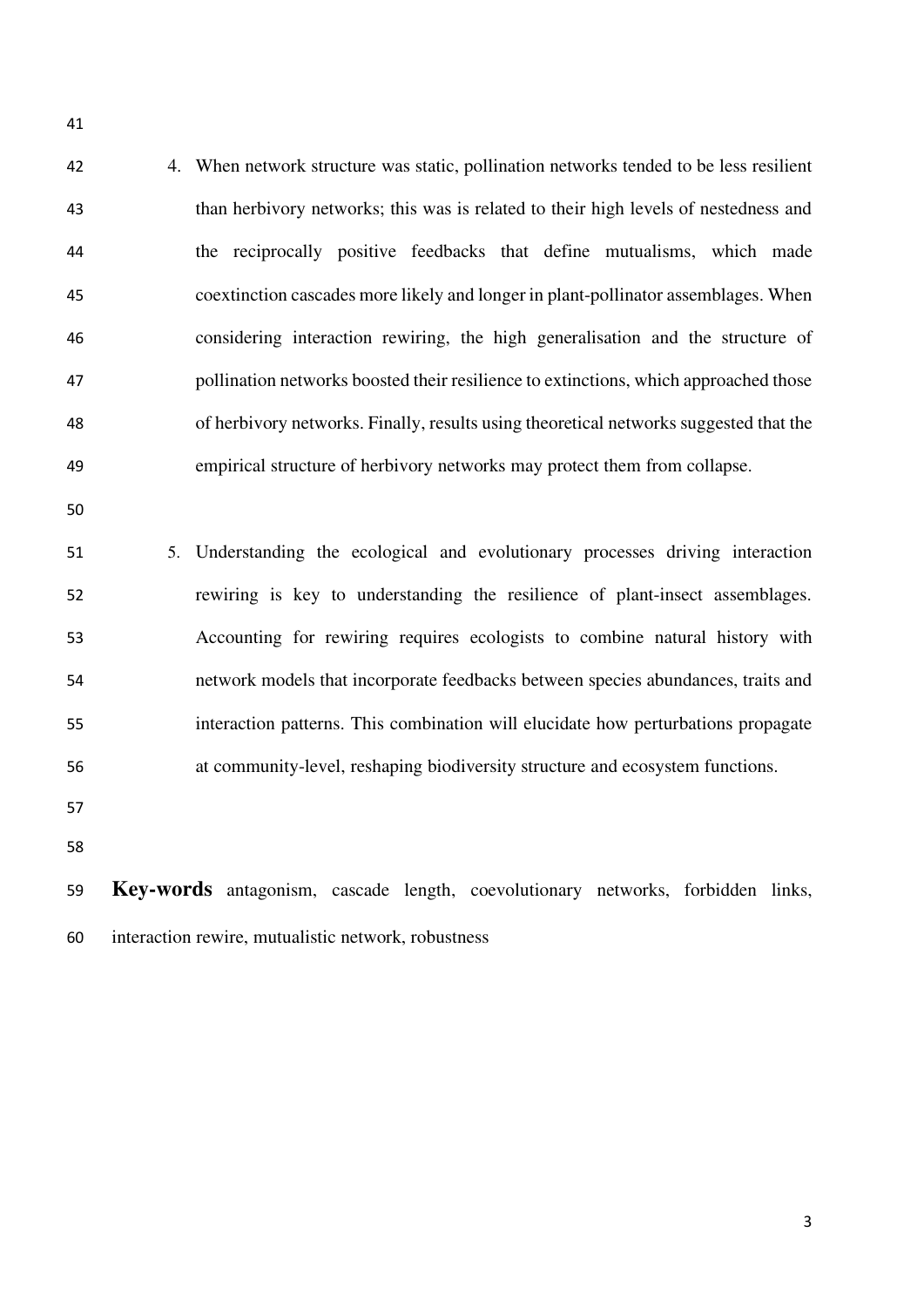## **Introduction**

 Ecological resilience can be defined as the ability of a system to maintain its structure, functioning and internal feedbacks when absorbing perturbations (Holling, 1973, 1996). Ecological interactions drive community resilience to perturbations by connecting biodiversity structure with ecosystem functioning. The loss of species and interactions trigger structural changes that can propagate through several trophic levels, reshaping community organisation and eroding ecosystem functions (Janzen, 1974; Jordano, 2016). Assessing community resilience to the loss of species and interactions can help explain how extinctions disassemble the interaction structure of ecological communities and may also reveal strategies for biodiversity restoration (Tylianakis et al., 2018). Plant-insect interactions are excellent model systems to study the mechanisms shaping community resilience to extinctions as they encompass a diversity of natural histories, which reflect their relevance for ecosystem functions (Coley et al., 2006; Del-Claro et al., 1996; Requier et al., 2015; Shepherd & Chapman, 1998).

 Networks are powerful tools to investigate how ecological communities are structured and how such structures affect their resilience. Ecological networks representing different interaction types show recurrent structural patterns. For instance, antagonistic networks involving insect herbivores and plants are often modular, *i.e.* include sets of species that interact more frequently among themselves than with other species in the assemblage (Cagnolo et al., 2011; Thébault & Fontaine, 2010). On the other hand, networks depicting free-living mutualisms, such as plant-pollinator interactions, are highly nested (Bascompte et al., 2003; but see Olesen et al., 2007), *i.e.* present a highly connected core of generalist species to which specialist species are connected. Networks' structural patterns partially result from the contrasting natural history attributes of interaction types (Guimarães et al., 2007), which affect their dynamics and resilience in different ways (Burgos et al., 2007; Dunne et al., 2002; Stouffer & Bascompte, 2011; Thébault & Fontaine, 2010; Vieira & Almeida-Neto, 2015).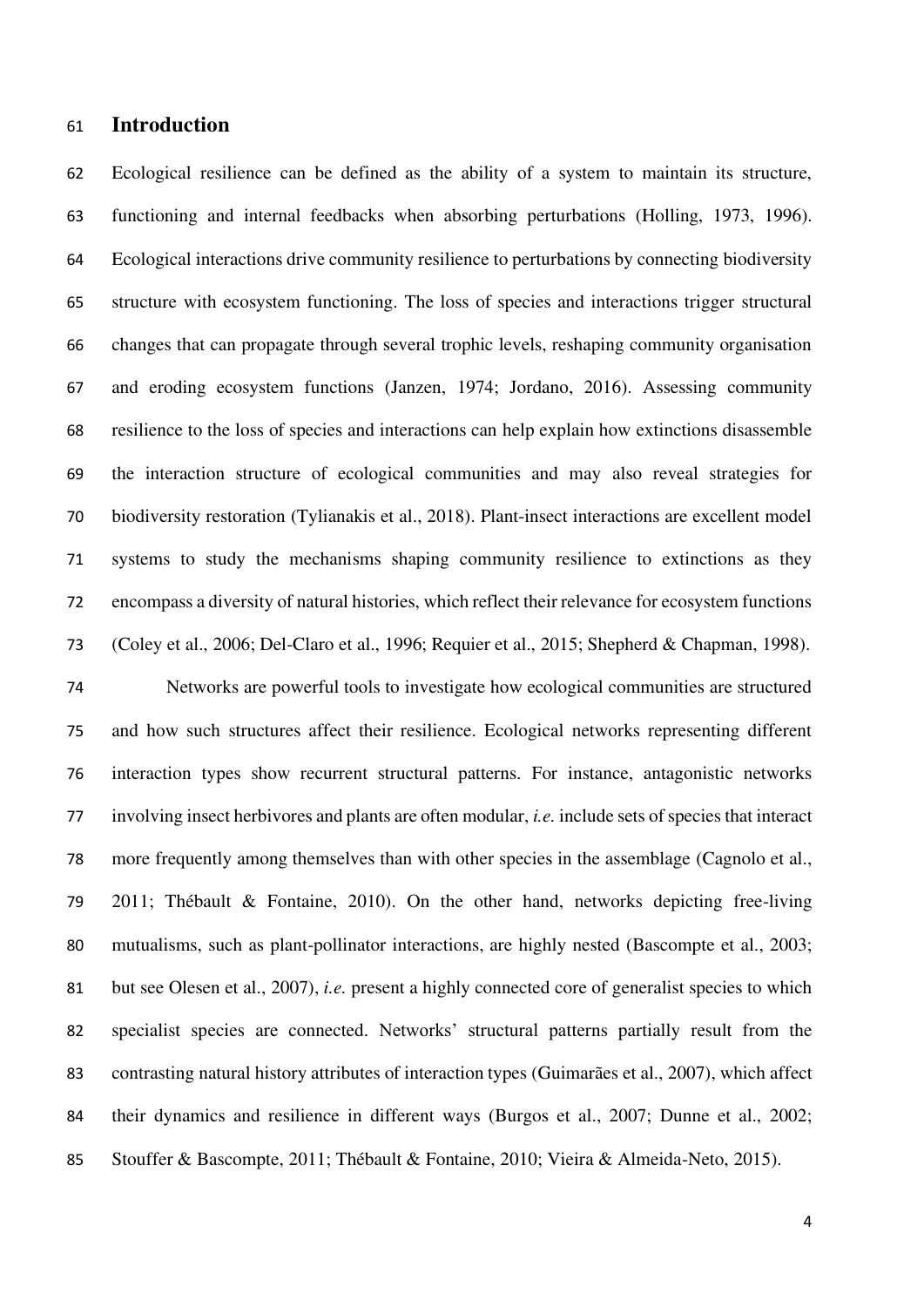Ecological networks are dynamic systems and we are only beginning to understand how incorporating dynamics into network studies affects our understanding of biodiversity resilience (Costa et al., 2018; Gilljam et al., 2015; Ramos-Jiliberto et al., 2012; Valdovinos et al., 2016). Adaptive network models (ANMs) are a class of dynamic models that can account for two naturally observable sources of ecological community dynamics: the local dynamics of species' abundances over time, and topological dynamics, referring to alterations in network structure that result from changes in species composition and interaction switches, hereafter referred to as rewiring (Gross & Blasius, 2008). In ANMs there is feedback between these two in-built sources of dynamics, allowing us to investigate how the contrasting dynamical properties of different plant-insect systems affect their resilience.

 Mutualisms and antagonisms have contrasting demographic effects that could modulate the long-term persistence of community structure in different ways. These population-level feedbacks that result from interactions are a fundamental natural history attribute potentially 99 affecting the resilience of these systems (Thébault & Fontaine, 2010). In mutualisms, such as pollination, species exploit each other with reciprocal net fitness benefits. The reciprocity of mutualisms may increase the probability and length of extinction cascades because plant population declines would lead to declines in pollinators, leading to further declines in plants (Vieira & Almeida-Neto, 2015). In herbivory, however, as only herbivores benefit from the interaction, plant declines would lead to herbivore declines, but not the inverse, constraining the frequency and length of extinction cascades. Such contrasting population feedbacks are therefore likely key determinants of plant-insect network persistence (Thébault & Fontaine, 2010) and hence resilience (Holling, 1973).

 Species abundances continuously affect and are affected by species interactions (Poisot et al., 2015). Interaction rewiring is widespread in free-living mutualisms, such as pollination (Kaiser-Bunbury et al., 2010), given their high levels of generalisation that lead to flexibility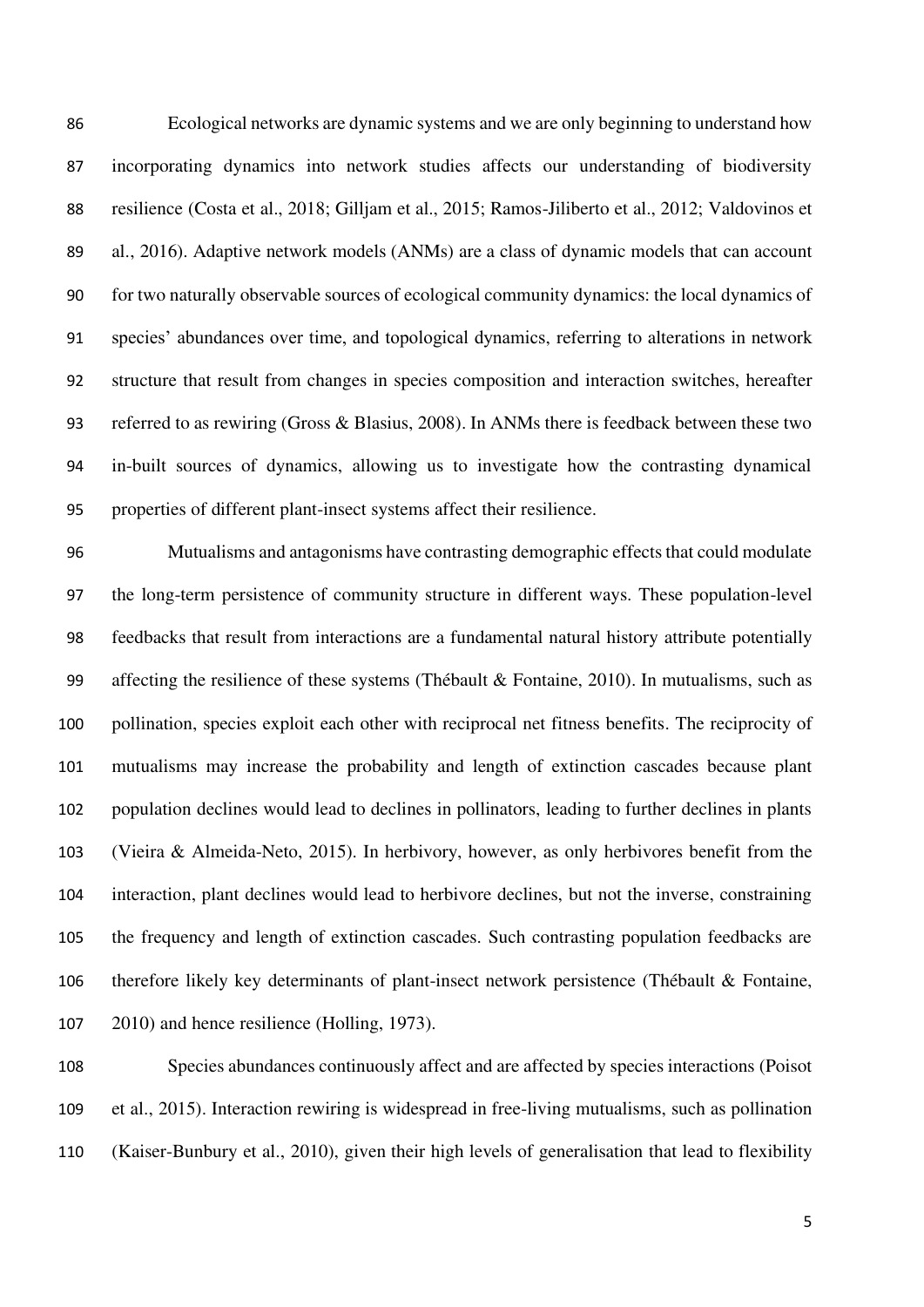in interaction partners (Bascompte & Jordano, 2013). Interaction rewiring between plants and 112 pollinators occurs over time (CaraDonna et al., 2017) and space (Carstensen et al., 2014; Trøjelsgaard et al., 2015), both as a consequence of, or despite, changes in species abundances (Carstensen et al., 2014; MacLeod et al., 2016; Trøjelsgaard et al., 2015). In contrast, whilst rewiring occurs in plant-herbivore interactions (Auerbach & Simberloff, 1988; Murphy & Feeny, 2006), host switches are often phylogenetically constrained involving mostly congeneric plant species (Novotny & Basset, 2005; but see Agosta, 2006). Difference in the pervasiveness of interaction rewiring between pollination and herbivory systems could result from their distinct levels of generalisation – which is embedded on the structure of these networks (Fontaine et al., 2009), as plant defences impose selection on herbivores favouring specialisation (Thompson, 2005).

 We combine ANMs and empirical network data to investigate how three properties that differ between pollination and herbivory networks – their network structure (Objective 1), demographic feedbacks (Objective 2), and levels of generalisation (Objective 3) - affect their resilience to species loss. Network robustness is an easy to interpret metric (Memmott et al., 2004), that quantifies how structurally resilient, *i.e.* able to maintain its structure and structuring feedbacks (Holling, 1973; Walker et al., 2004), ecological networks are to the loss of species. We predict that the reciprocally positive demographic feedbacks between plant and insect populations in pollination networks will result in longer and more frequent coextinction cascades in pollination than in herbivory networks, reducing their resilience. We also predict rewiring opportunities to be more limited in herbivory, as a result of their high degree of specialisation, reducing their resilience. Finally, we investigate how the structure of plant- insect networks interacts with population feedbacks and rewiring opportunities to affect network resilience. We complement our analysis with theoretical networks to deepen our understanding on the relationship between network structure and resilience. By accounting for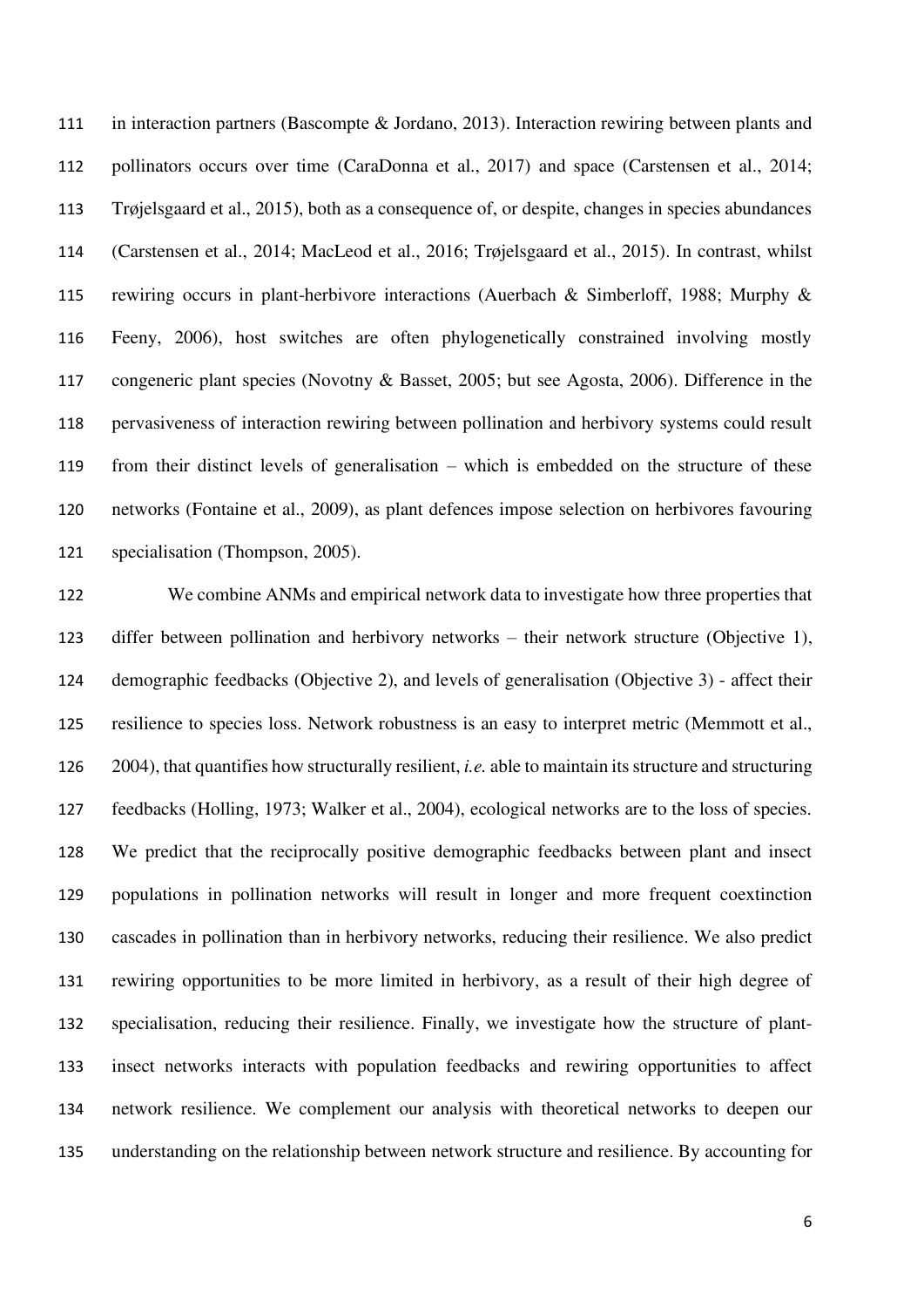the dynamic nature of ecological systems, and by systematically controlling for the effect of network structure, demographic feedbacks and interaction generalisation, we hope to shed light on how these processes interact to affect the resilience of plant-insect systems to species loss. 

#### **Material and methods**

 We first describe our simulation procedure and model - specifically, how the ANM incorporates local and topological dynamics. We then present our network dataset, composed of empirical and theoretical networks, simulation scenarios and statistical analyses.

#### *Simulation overview*

 We simulate coextinction cascades following primary extinctions of one randomly removed plant species (Fig. 1). One cascade encompasses all secondary extinctions following a primary extinction, including species from both trophic levels. We removed plants as primary extinctions because plants positively affect insect populations in both pollination and herbivory systems, while the inverse is not true, facilitating the comparison of network collapse between interaction types. Following a primary extinction (Fig. 1; steps I and II), insect species interacting with the extinct plant have the opportunity to rewire their interactions (step III; see *Rewiring algorithm – Topological dynamics*). After changes in network structure due to species loss and rewiring, species abundances are recomputed (numerically solving equation 1, see below) and coextinctions recorded (steps IV and V). Coextinctions can either be abundance- related when abundances approach zero – emulating the process by which rare species are at a higher extinction risk (Pimm et al., 1988) - or interaction-related when species are no longer linked to other species in the network mimicking most models of network robustness. Plants in herbivory networks can remain in the system even if disconnected. We used simulated 160 abundance data (see *Model – Local dynamics*) allowing us to compare two study systems that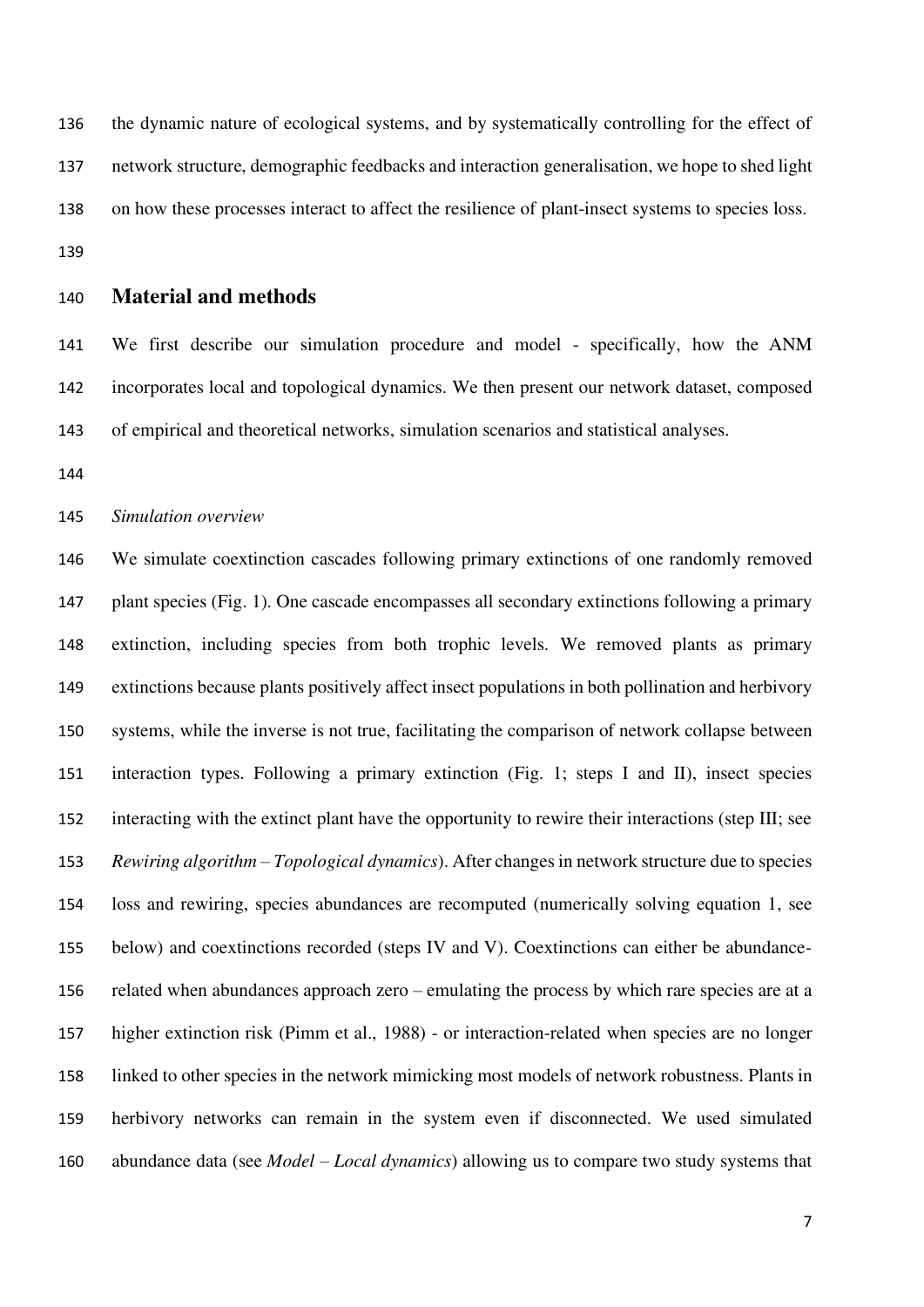differ in sampling methods and therefore interaction frequencies, by isolating the elements under investigation: network structure, demographic feedbacks and interaction generalisation. Coextinctions are treated similarly to primary extinctions: the secondary extinction of a plant (step II), gives the insects feeding on that plant the opportunity of rewiring. If insects are lost (step VI), plants do not rewire as rewiring is a direct result of insects' behavioural change. Species abundances are recalculated after changes in network structure and further coextinctions are computed. Coextinction cascades end when (co)extinctions lead to no further coextinctions, and a new cascade starts.

#### *Model – Local dynamics*

 We use the model developed by Suweis et al. (2013). Interaction networks and matrices (**M**) are interchangeable structures. In **M**, a matrix corresponding to a bipartite network, each animal 173 species,  $A = \{A_1, A_2, A_3, \ldots, A_{SA}\}\$ , is a row, each plant species,  $P = \{P_1, P_2, P_3, \ldots, P_{SP}\}\$ is a column 174 and  $m_{ij} = 1$  when insect *i* and plant *j* interact, and  $m_{ij} = 0$  otherwise. Species richness in the network is *SM* = *SA* + *SP*, where SA and SP are insect and plant richness. At the beginning of each simulation run, we randomly sampled species abundances from a lognormal distribution 177 with mean  $\mu = 1$  and standard deviation  $\sigma = 1$  (different  $\sigma$  values do not qualitatively affect results, Fig. S1). Coupling species abundances with network structure – *i.e.* distributing species abundances in accordance with their number of interactions – produces similar results (Supplementary Material). A random sample of 100,000 abundance values ranged from 0.039 to 173.68, while abundance-related coextinctions happened if values reached 0.001 or lower values. During simulation, species abundances are an outcome of interactions established with other species. In pollination networks, plants and animals are positively affected by interactions, whereas in herbivory networks only animals benefit, and plants are negatively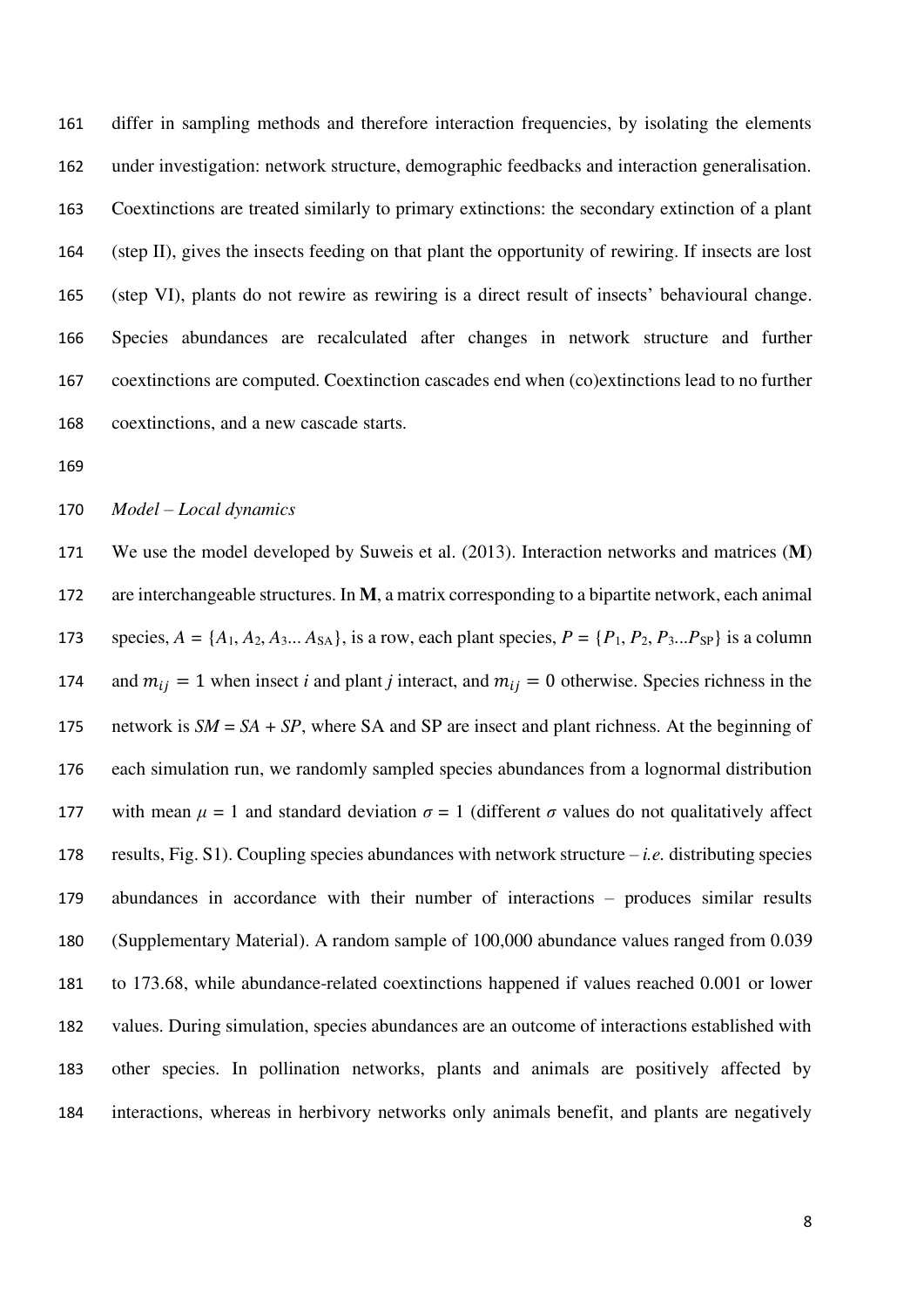185 affected by animals. The population dynamics of species *i* can be described as a function of the 186 per capita effects of ecological interactions on its abundance  $x_i$ :

$$
187 \quad \frac{d_{x_i}}{d_t} = x_i \left( a_i + \sum_j^{S_M} \mathbf{T}_{ij} x_j \right) \tag{eqn 1}
$$

188 where  $a_i$  describes the intrinsic growth rate of species *i* in the absence of interactions,  $\mathbf{T}_{ij}$ represents the effects of species *j* on *i*, and  $x_i$  is the abundance of species *j*. We assumed a type 190 I functional response for both interaction types.

191 Matrix **T** of dimensions *SM*  $\times$  *SM*, stores information on the per capita effects of each 192 interaction on species abundances  $(T_{ii}$  in equation 1):

193 
$$
\mathbf{T} = \begin{bmatrix} \mathbf{\Omega}_{AA} & \mathbf{\Gamma}_{AP} \\ \mathbf{\Gamma}_{PA} & \mathbf{\Omega}_{PP} \end{bmatrix} = \begin{bmatrix} d & \omega_{1,2} & \cdots & \omega_{1,S_A} & \gamma_{1,S_A+1} & \cdots & \cdots & \gamma_{1,S_M} \\ \omega_{2,1} & d & \cdots & \cdots & \gamma_{2,S_A+1} & \cdots & \cdots & \cdots \\ \vdots & \vdots & \vdots & \vdots & \vdots & \vdots & \vdots \\ \omega_{S_A,1} & \cdots & \cdots & d & \gamma_{S_A,S_A+1} & \cdots & \cdots & \gamma_{S_A,S_M} \\ \gamma_{S_A+1,1} & \cdots & \cdots & \cdots & d & \omega_{S_A+1,S_A+2} & \cdots & \omega_{S_A+1,S_M} \\ \gamma_{S_A+2,1} & \cdots & \cdots & \cdots & \cdots & d & \cdots & \omega_{S_A+2,S_M} \\ \vdots & \vdots & \vdots & \vdots & \vdots & \vdots & \vdots & \vdots \\ \gamma_{S_M,1} & \cdots & \cdots & \cdots & \omega_{S_M,S_A+1} & \cdots & \cdots & d \end{bmatrix} \text{eqn 2}
$$

 where **ΓAP** and **ΓPA** describe the per capita effects of pollination or herbivory on species abundances, and **ΩAA** and **ΩPP** summarise the per capita effects of competition. Diagonal elements represent intraspecific competition, *dii* = -1. **ΓAP** is built from **M:** considering a pair 197 of species *i* {*i*∈*A*} and *j* {*j*∈*P*} that interact ( $m_{ij} = 1$ ), if the effect of *j* on the abundance of *i* is 198 positive,  $\gamma_{ij} \sim |\mathcal{N}(\mu, \sigma)|$ ; if it is negative,  $\gamma_{ij} \sim |\mathcal{N}(\mu, \sigma)|$ ; where  $\mathcal{N}(\mu, \sigma)$  is a normal distribution  $(\mu = 0, \sigma = 0.1)$ . Within  $\Gamma_{PA}$ , the effect of species *i* on the abundance of *j* is defined by a different 200 number:  $\gamma_{ji} \sim |\mathcal{N}(\mu, \sigma)|$  if the effect of the interaction is positive and  $\gamma_{ji} \sim -|\mathcal{N}(\mu, \sigma)|$  if it is negative. Therefore, pollination is symmetrical regarding its sign, but not its value (Bascompte & Jordano, 2013), whilst herbivory is asymmetric in sign and value. Both **ΩAA** and **ΩPP** were set to zero, assuming there is no interspecific competition (see Appendix S1 for scenarios incorporating competition). Species intrinsic growth rates were defined at the beginning of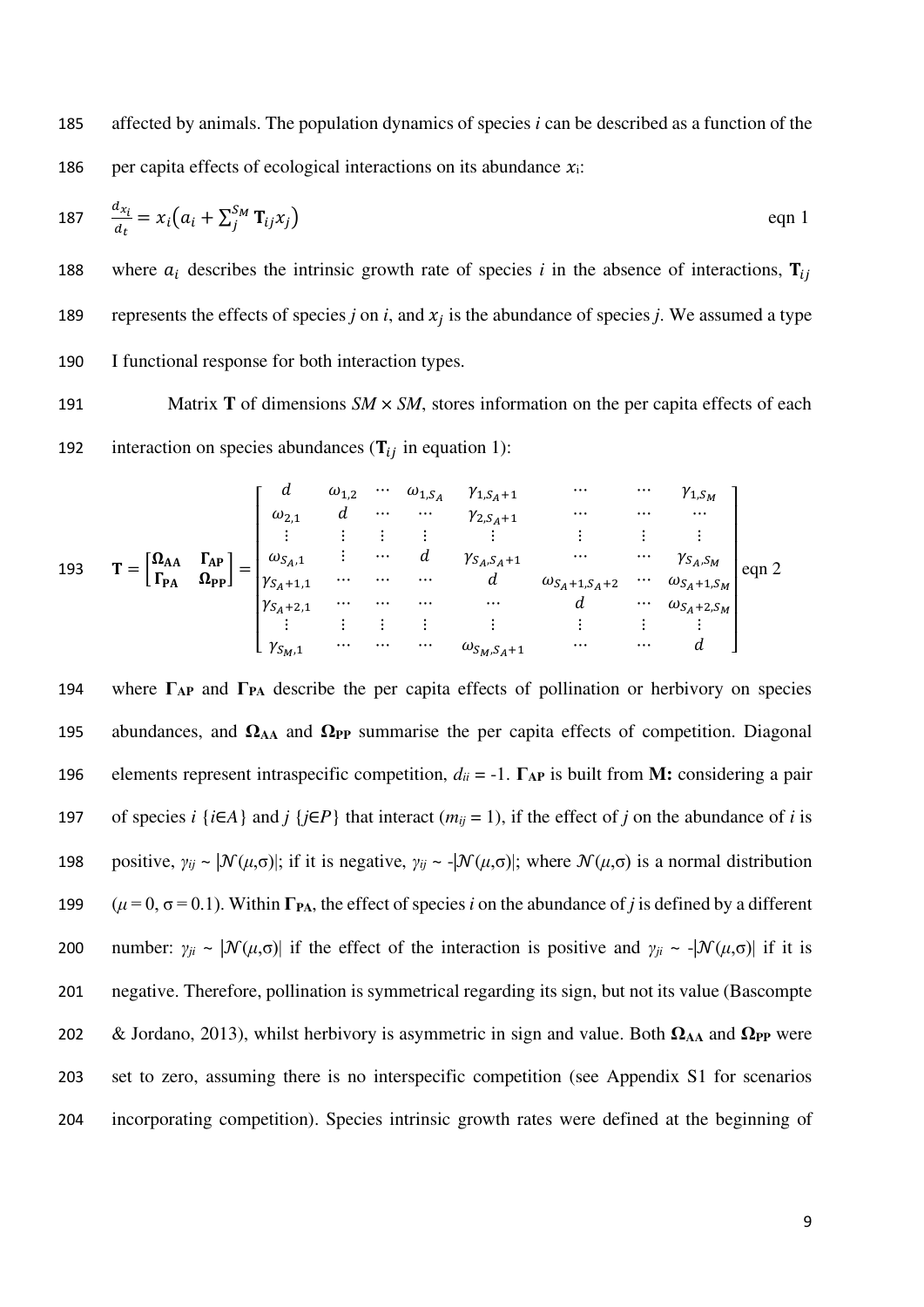205 each simulation as  $\vec{a} = \mathbf{T} \cdot \vec{x}$ , assuming negative values for all groups but for plants in herbivory networks (Thébault & Fontaine, 2010).

#### *Rewiring algorithm – Topological dynamics*

 Rewiring opportunities are defined by a matrix of forbidden links, **R**, calculated from **M.** At the beginning of each simulation, we calculated the Jaccard similarity of interactions between all networks' insect pairs. As interactions are partly determined by species attributes such as morphology, physiology and phenology (Cipollini & Peterson, 2018; Cornell & Hawkins, 2003; Olesen et al., 2011; Stang et al., 2006), we assume that species with high interaction similarity are likely to share those attributes and, therefore, to establish similar interactions. Thus, we used the interaction similarity of insect pairs, as the probability each insect in the pair had of mimicking the interactions of the other (Fig. 2a). With increasing similarity, mimicking probability increases, but the number of interactions to be mimicked - not shared by both species - decreases. Given the higher level of specialisation in herbivory compared to pollination networks, we expect a lower interaction overlap in herbivory networks, thus reducing the probability of interaction mimicking (Fig. 2a). Therefore, **R** incorporates the differences in generalisation between pollination and herbivory networks.

 Rewiring occurs as a two-step process (Ramos-Jiliberto et al., 2012): step 1 determines which of the insects that lost a resource will rewire and step 2 determines to which plant species each insect will rewire. The rewiring probability of insect species *i* (Step 1, Fig. 2b) was calculated as  $P_i = 1 - n_i$ , where  $n_i$  is the abundance of *i*'s resources. Insects' resource abundances were normalised to range between 0 and 1. As a result, rewiring probability was inversely proportional to each insect's resource abundance: insects with the highest resource 228 abundance never rewire  $(P_i = 1 - 1 = 0)$ , insects which lost their last resource  $(P_i = 1 - 0 = 1)$ always rewire, and insects with intermediate resource abundances have an intermediate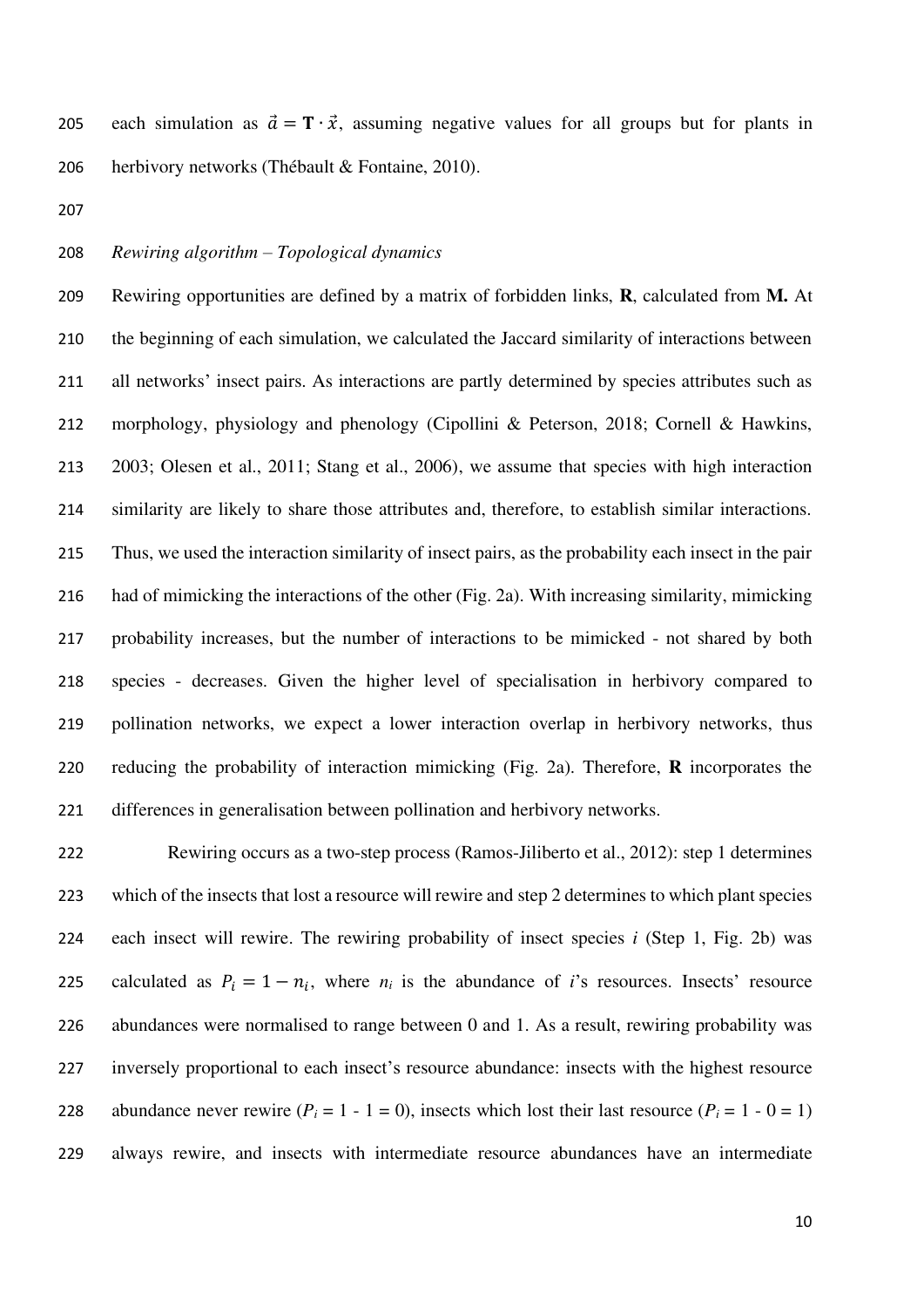probability of rewiring. Selected insects rewire to a new plant species (Step 2) in proportion to plants' abundances and respecting **R**.

*Network datasets* 

 We compiled pollination networks from the Interaction Web Database and the Web of Life. Herbivory networks were compiled from previous studies (Fontaine et al., 2009; Fontaine & Thébault, 2015; Pires & Guimarães, 2013), and networks of both interaction types were obtained from original papers. We excluded networks: i) in which animal species were not insects, as we focus on plant-insect systems, ii) that were from the same interaction type and author, to use independent networks, and iii) which were collected over more than two years or across large spatial scales (*e.g.* the whole country), so that our networks represent observable ecological communities in which co-occurrence between species is likely and our rewiring assumptions valid. This resulted in 26 pollination and 19 herbivory networks (Table S1). We used binary interaction data as we are comparing systems which are likely to vary in species abundances, detectability and data collection methods (Dáttilo et al., 2016). We characterised four network-level structural attributes of empirical networks: i) species richness; ii) connectance,; iii) nestedness; and iv) modularity (see Appendix S1.1 for details).

 We created two additional network collections as references, to which we refer as *null* and *theoretical* datasets. These distinct datasets provide complementary references for the effect of network structure, and for its interaction with population feedbacks and rewiring, on resilience. Null networks serve as a specific reference for our empirical dataset, by keeping the variation in network size, proportion of species in both interacting sets and connectance of our empirical dataset, while lacking its network-level structural patterns, such as nestedness and modularity. We generated 100 null networks for each empirical network using a null model in which interactions are distributed in proportion to species degree, *i.e.* number of interaction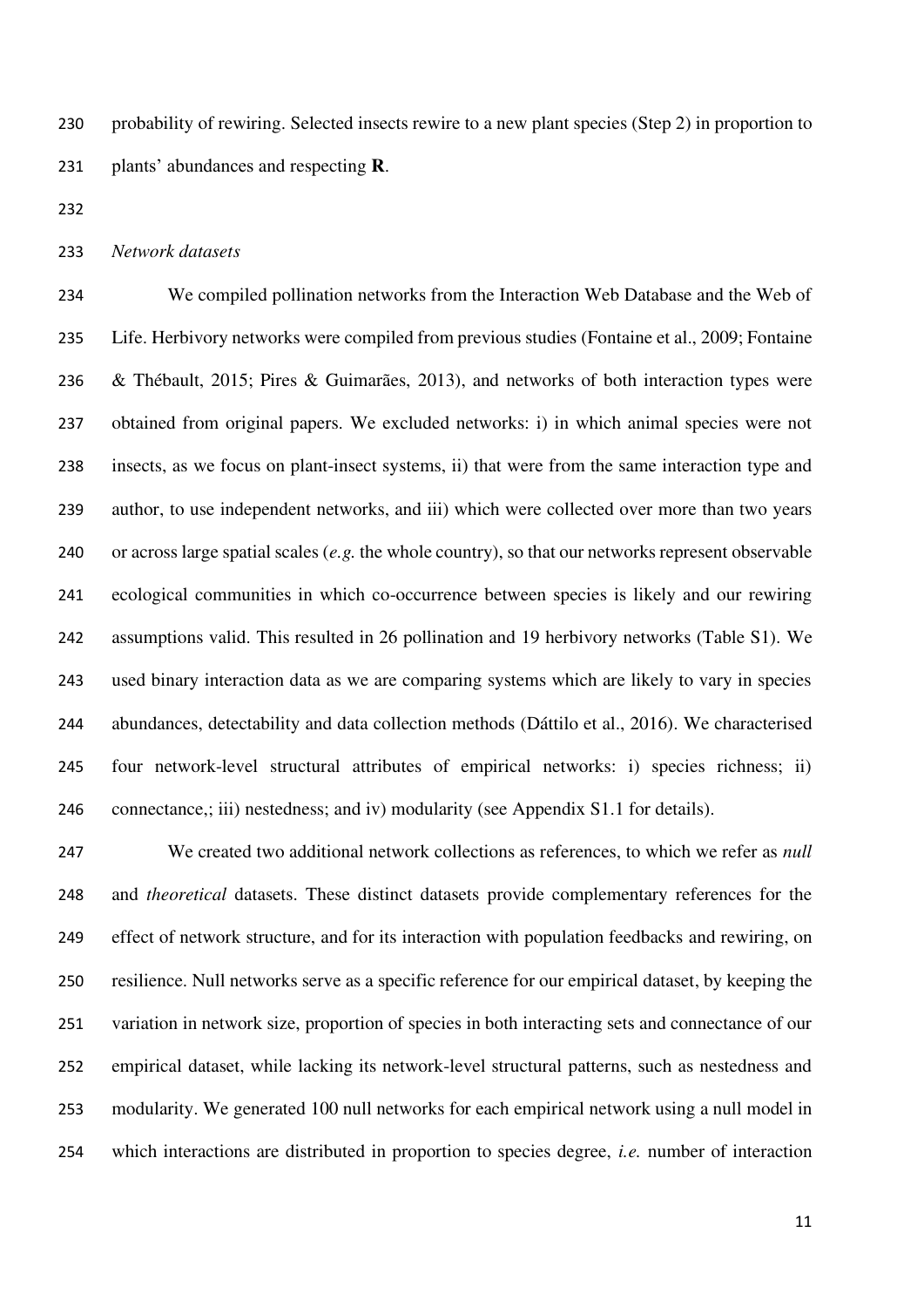partners (null model 2; Bascompte et al., 2003). The resulting null networks therefore, serve as a "control" for the empirical dataset.

 Complementarily, theoretical networks act as a broader reference on how network structure affects resilience, providing a benchmark for the effects of network structure on resilience for any type of ecological network regardless of its structural properties. Because in empirical networks structural patterns such as nestedness and modularity may coexist (Fortuna, Lewinsohn, Valverde), and empirical networks may present sampling issues, we created theoretical networks using models which favour a single pattern: nestedness, modularity or none of the two, hereafter called random networks. For each of these patterns we created a set of *even* and *uneven* networks, *i.e.* with equal and differing numbers of "plant" and "insect" nodes, resulting in six sets of theoretical networks' with 100 networks each (see Appendix S1.2 for more information).

#### *Simulations scenarios*

 To elucidate how population feedbacks, generalisation through rewiring opportunities and network structure affect the resilience of pollination and herbivory networks, we ran twelve simulation scenarios using the empirical and null datasets (Table 1). We ran simulations on empirical networks in half of these scenarios (100 simulation runs per network per simulation scenario), and on null networks in the remaining scenarios.

 To investigate how differences in network structure between pollination and herbivory networks affect their resilience (Objective 1), we compare scenarios using empirical networks with scenarios using null networks (S1 to S4, Table 1), in all of which insects did not rewire. To investigate the effect of population feedbacks (Objective 2), we compare the first four scenarios with four new scenarios (S5 to S8, Table 1): equivalent to the first four but in which population feedbacks were switched between the two interaction types, *i.e.* pollination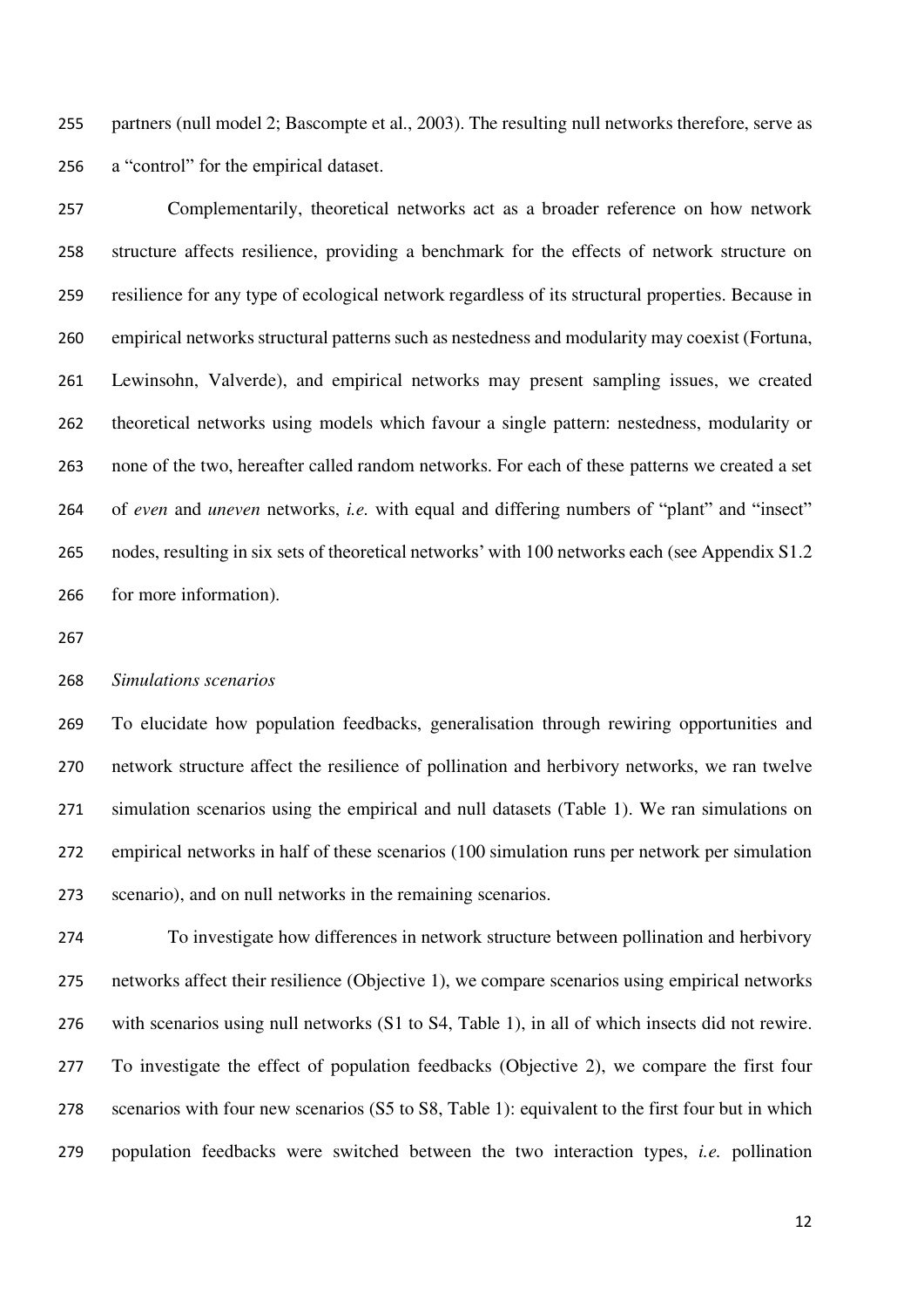networks were treated as antagonistic, and herbivory networks as mutualistic. To explore the effect of generalisation on rewiring opportunities (Objective 3), the last four scenarios were equivalent to the first four, but insects were allowed to rewire (S9 to S12, Table 1). Additionally, we ran a total of 24 theoretical scenarios: for each of the six sets of theoretical networks we ran four scenarios - two mutualistic and two antagonistic, with and without rewiring.

 For all simulation scenarios, we calculated the network robustness, a measure of structural resilience, using the *bipartite* R package (Dormann et al., 2008; R Core Team, 2017). The robustness metric is based on the attack tolerance curve, which describes the percentage of species remaining in the network following sequential primary extinctions. We calculated additional resilience measures for empirical scenarios S1 to S8: (i) the probability of abundance-related secondary extinctions, *i.e.* the number of abundance-related secondary extinctions as a proportion of all secondary extinctions; (ii) the average length of coextinction cascades; (iii) the probability of coextinction cascades, *i.e.* a primary extinction leading to at least one secondary extinction; and (iv) the probability of a long coextinction cascade, *i.e.* a primary extinction leading to at a cascade of length three or more. The loss of plant species is likely to lead to coextinctions of insects (cascades of length two) in networks of both interaction types, while further coextinctions (length three or more) reveal whether cascades continue to propagate across both trophic levels. We expect long cascades to be more common in pollination than in herbivory networks.

*Statistical analysis* 

 We investigated the effect of network structure on robustness using simulation results of S1 to S4 (Table 1) and a linear mixed-effects model (LMM), with robustness as the response variable, and structure (empirical vs null), interaction type (pollination vs herbivory) and their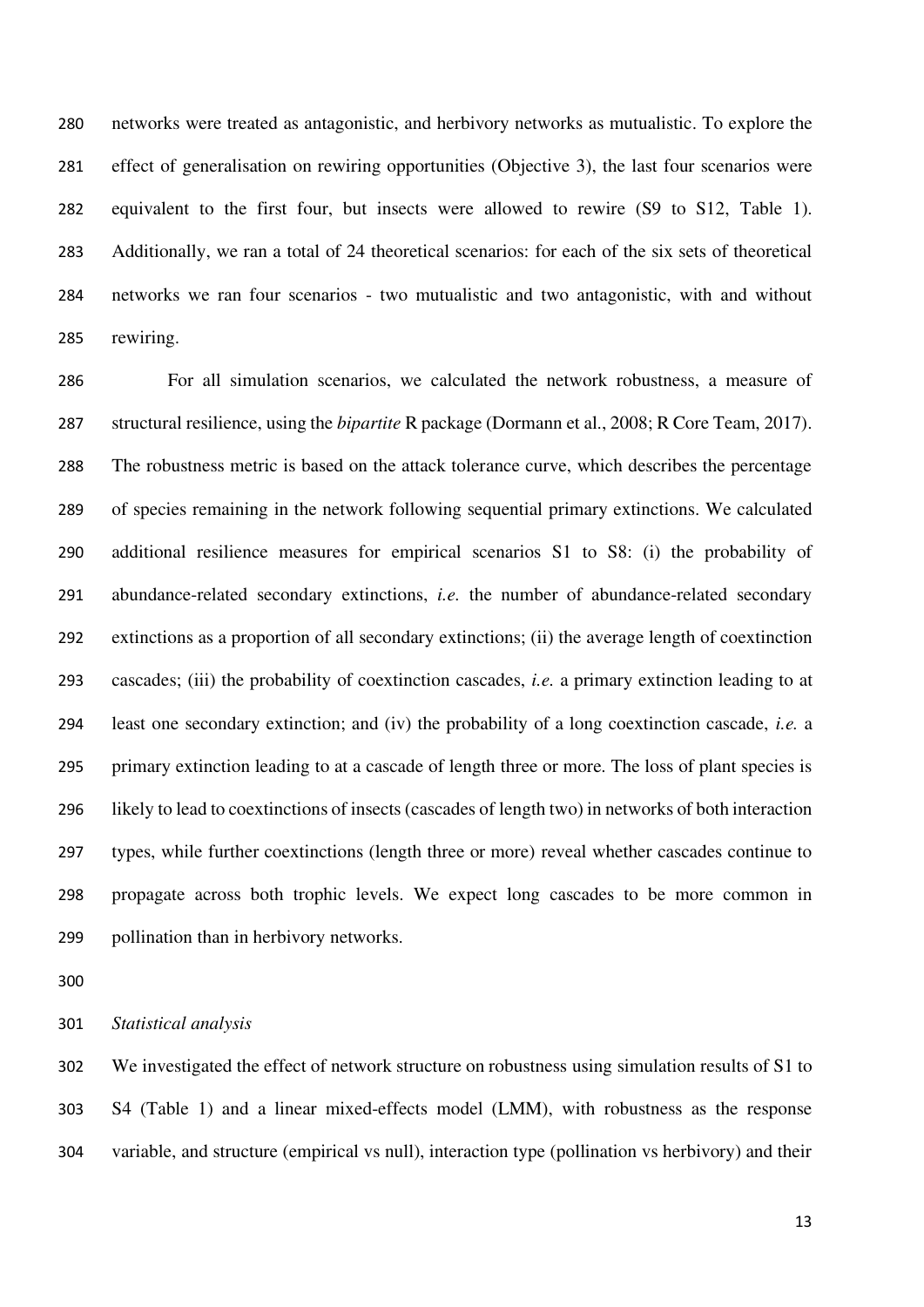interaction as fixed effects. We then tested whether species richness, connectance, nestedness and modularity were associated with network robustness. These linear models had the robustness ratio between empirical and null networks as the response variable, and network metric, interaction type, and their interaction as explanatory variables. The robustness ratio should reveal if a particular network structure is associated with increases (ratio > 1) or 310 decreases (ratio  $\leq$  1) in robustness.

 Using S1 to S8 we investigated the effect of population feedbacks, and its interaction with network structure, on network robustness. With LMMs, we compared the robustness of empirical and null networks of both interaction types (S1-S4) with their robustness when pollination networks were treated as antagonistic, and herbivory as mutualistic (S5-S8). Since we expect the reciprocally positive population feedbacks of mutualisms to cause longer and frequent coextinction cascades, we expect the robustness of pollination networks to increase with reversed feedbacks, and the robustness of herbivory networks to decrease. The two models (one per interaction type) had robustness as response variable, and structure (empirical vs null), population feedbacks (original or reversed), and their interaction as fixed effects. We also looked at the (i) probability of abundance-related secondary extinctions, and the (ii) length and (iii and iv) probability of coextinction cascades. The eight LMMs (four response variables, two interaction types) had structure (empirical or null), population feedbacks (original or reversed), and their interaction as fixed effects. The (i) probability of abundance-related secondary extinctions and (iii) of coextinction cascades was logit transformed.

 To understand how differences in generalisation and rewiring opportunities interact with network structure to affect network robustness, we used one LMM. The response variable was the ratio between robustness in scenarios with (S9-S12) and without (S1-S4) rewiring. Ratios larger than one indicate that robustness increased with rewiring. Network structure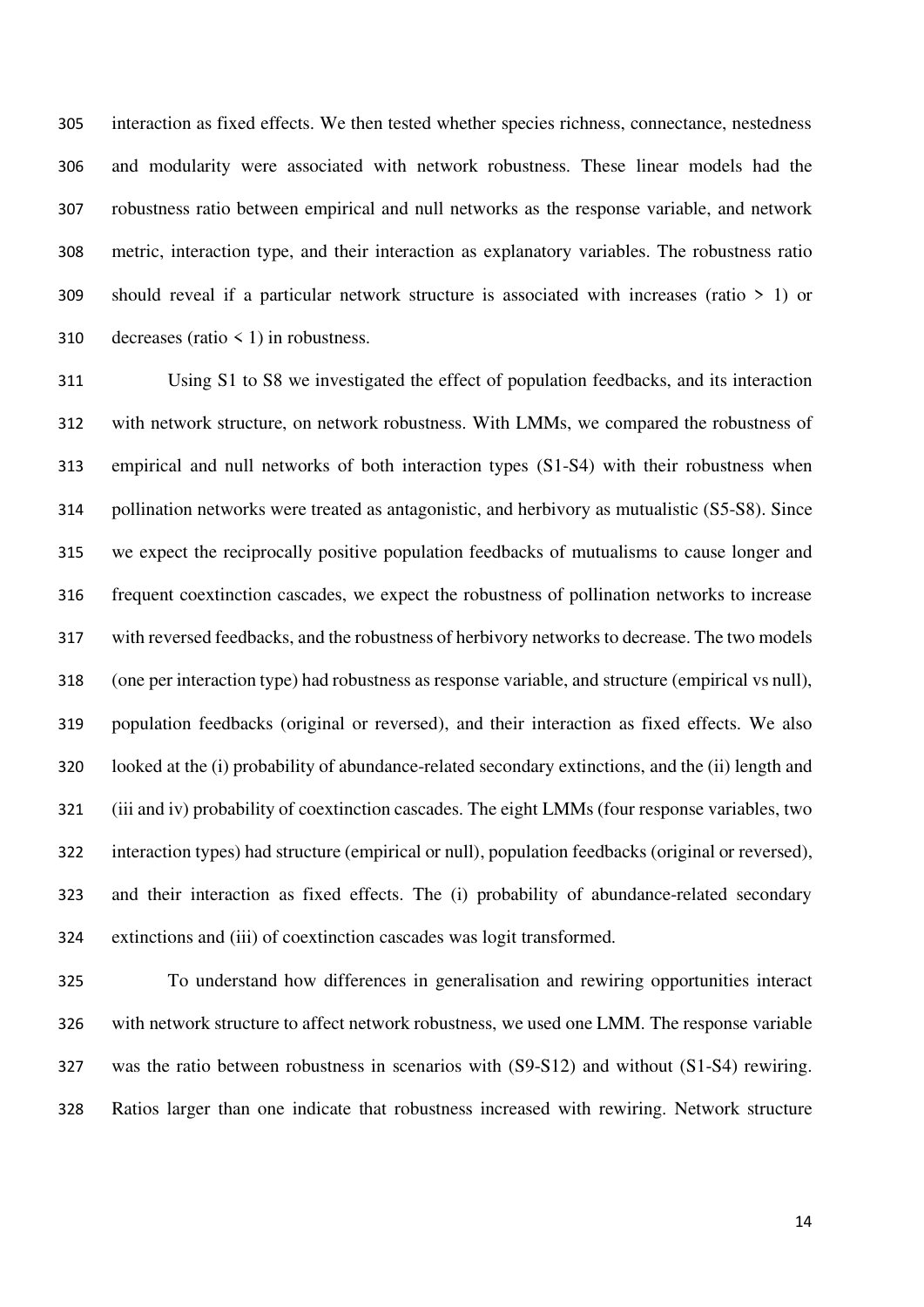(empirical or null), interaction type (pollination or herbivory), and their interaction were the fixed effects.

 In all analyses, we used the Akaike Information Criteria (AIC) to select between (i) no random structure and (ii) network identity as a random effect (following Zuur et al., 2009), and the *emmeans* R package (Lenth, 2018) to perform *a posteriori* Tukey tests. For theoretical scenarios, we followed a similar statistical approach (see Appendix S1.3 for details).

## **Results**

337 Pollination networks had 136 species on average (min = 18, max = 451, median = 78), while herbivory networks had 98.5 (min = 17, max = 655, median = 58; Table S1). Species richness 339 (t=0.93, df=36.9, p=0.36) and connectance (t=0.37, df=32.4, p=0.71) were not significantly different in pollination and herbivory networks (Figs S2a-b). Nestedness was more common than modularity in both network types, as 15.8% (3 out of 19) of herbivory and 11.5% (3 out of 26) of pollination networks were significantly modular, while 68.4% (13 out of 19) of herbivory and all pollination networks were significantly nested. Pollination networks were 344 more nested than herbivory networks ( $t=2.99$ ,  $df=42.8$ ,  $p<0.01$ ), while both network types had 345 similar modularity (Figs S2c-d; t=1.31, df=31.1, p=0.2).

 The structure of empirical networks had a negative effect on their robustness (Fig. 3; t=4.35, df=43,  $p \le 0.001$ ) as null networks had higher robustness than their empirical counterparts. The final model included network identity as a random effect. The negative effect of network structure on robustness, however, was only statistically significant for pollination networks (Fig. 3a; p<0.001). The negative effect of empirical network structure on robustness seems to be mainly associated with nestedness (Fig. S3) since with increasing nestedness (z-352 scored) networks were less robust  $(F_{(3,41)}=34.63, p\leq 0.001)$ , especially pollination networks (Fig. S3c; t=3.78, p<0.001). Nestedness decreased during network collapse similarly across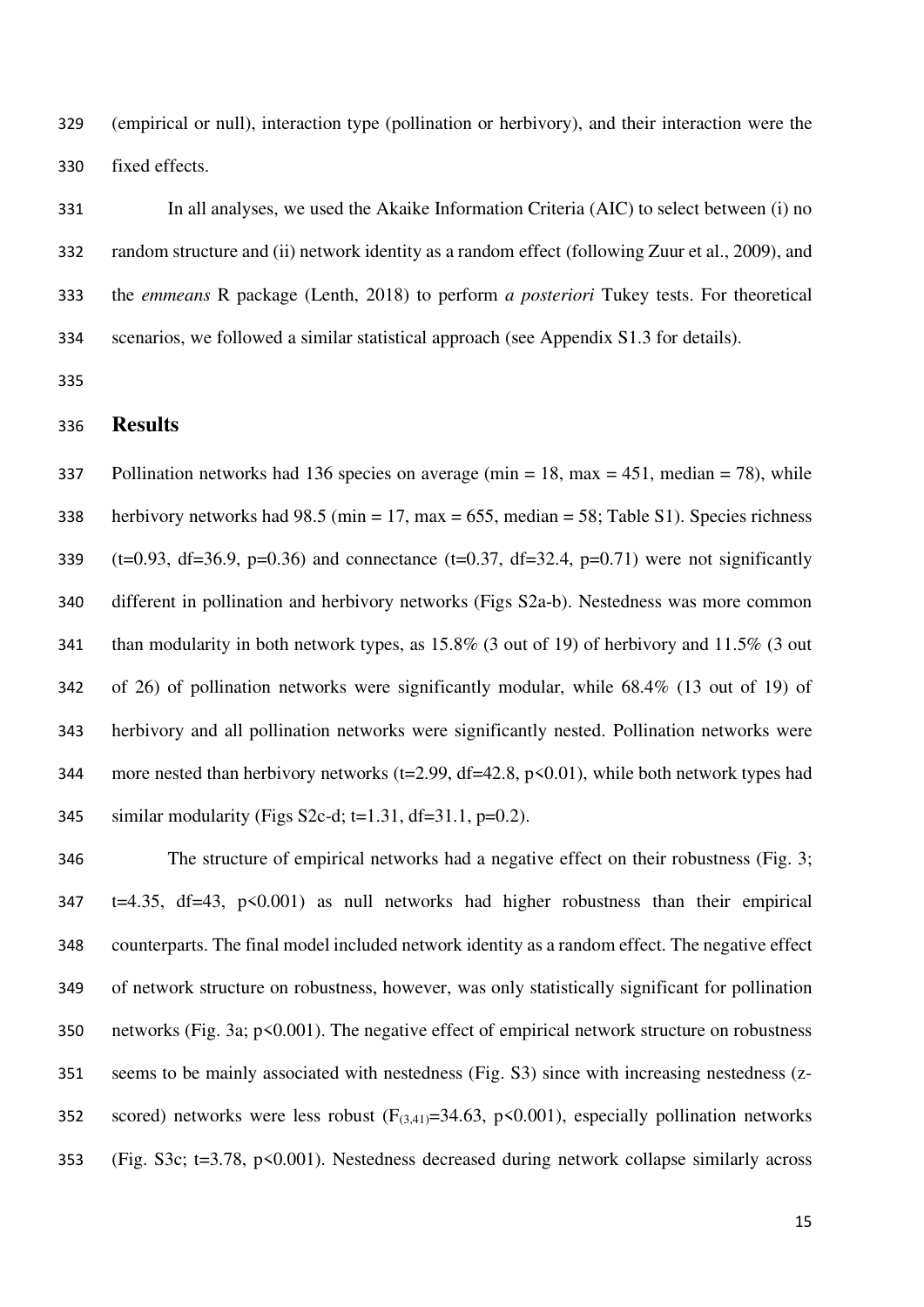scenarios (Fig. S4), while network fragmentation in components remained constant (Fig. S5). Simulations with theoretical networks reinforced the findings of empirical networks: nested networks always had lower robustness than random or modular networks (Fig. 4a). The interaction between network structure (random, nested or modular) and population feedbacks (mutualistic and antagonistic) was statistically significant (even: L-ratio=815.8, p<0.001; uneven: L-ratio=604.9, p<0.001; Fig. 4a). Nestedness had a negative effect on the robustness of even and uneven networks with mutualistic and antagonistic population feedbacks (p<0.001 in every comparison). Modularity often had a small positive effect on network robustness, for 362 mutualistic ( $p \le 0.001$  for all comparisons) and antagonistic networks ( $p \le 0.001$  for most comparisons).

 Switching population feedbacks of empirical networks, significantly increased the robustness of pollination networks (Fig. 3a; t=3.29, df=75, p=0.001), of both empirical (p<0.001) and null networks (p=0.03). Accordingly, treating herbivory networks as mutualistic had a negative effect on network robustness (Fig. 3b; t=4.3, p<0.001), similar for empirical and null networks (p<0.001). Network identity was selected as a random effect only on the pollination model. Theoretical scenarios support our empirical results, showing that even and uneven networks with antagonistic population feedbacks are more robust than mutualistic 371 networks of any structure (p<0.001; Fig 4a).

 Extinction cascades in empirical networks highly depended on population feedbacks (Table S2, Fig. S6), since abundance-related extinctions were more common in pollination networks treated as mutualistic (P-M) than in pollination networks treated as antagonistic (P- A; Fig. S6a). Coextinctions cascades were also longer in P-M than in P-A (Fig. S6c), and long cascades were also much more likely in P-M than P-A (Fig. S6g). Similarly, for herbivory networks, cascades were longer when networks were treated as mutualistic (H-M) than when treated as antagonistic (HA; Fig. S6d), and the probability of coextinction cascades of any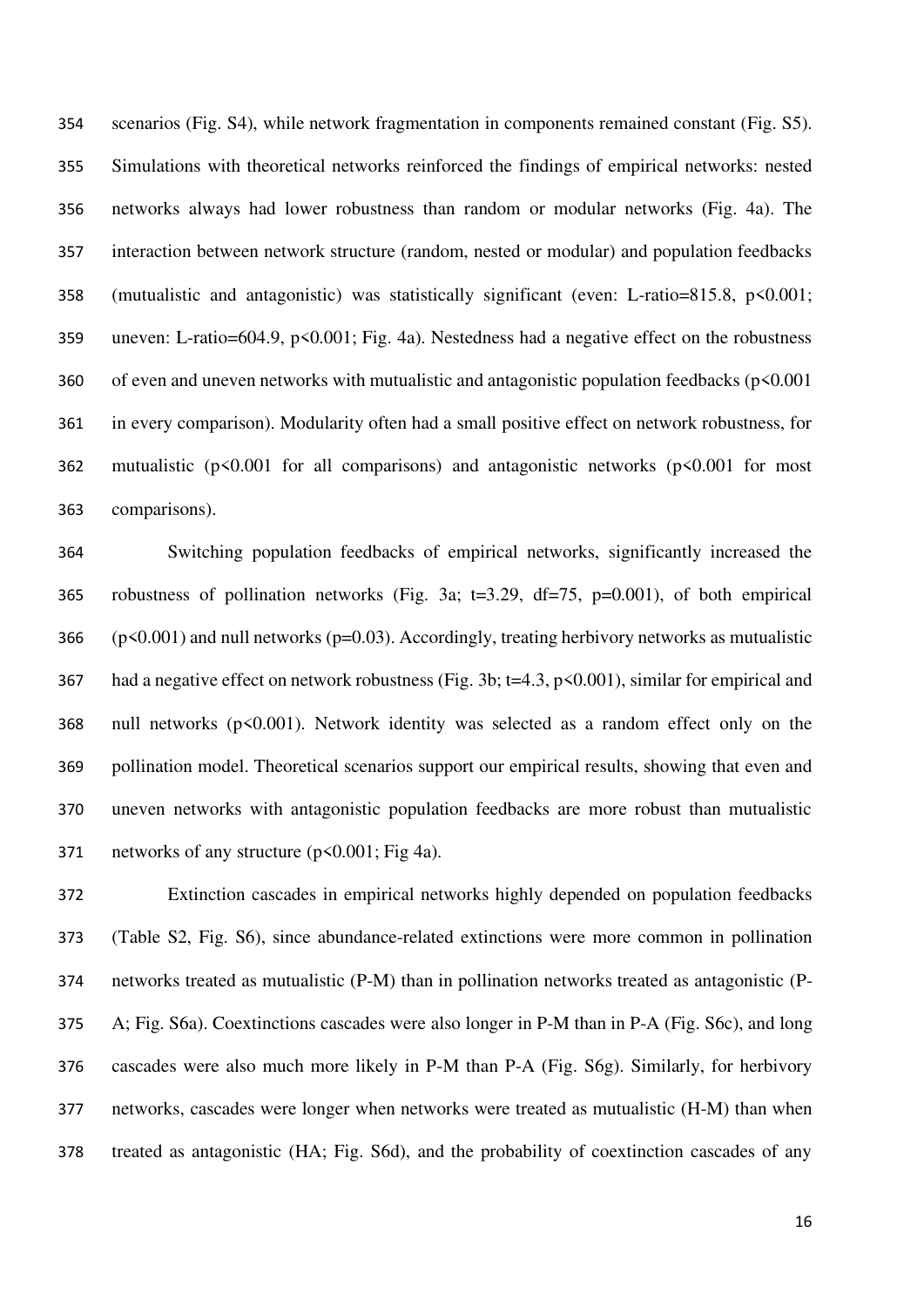length was higher in H-M than H-A (Figs S6f, h). Coextinction cascades continued to be longer in mutualistic networks even when competition for resources - to balance potential competitive effects between herbivore insects - is included in pollination systems (Appendix S2).

 Allowing insects to rewire, increased the robustness of empirical and null networks of both interaction types (Fig. 5; t=2.95, df=43, p<0.01). The largest observed increase was for 384 empirical pollination networks ( $27\% \pm 20$ , mean  $\pm$  SD, min=4%, max=74%), followed by null 385 pollination networks (13%  $\pm$  5, mean  $\pm$  SD, min=7%, max=28%), and herbivory networks 386 (empirical:  $4\% \pm 4$ , mean  $\pm$  SD, min=- $4\%$ , max= $11\%$ , null:  $2\% \pm 4$ , mean  $\pm$  SD, min=- $11\%$ , max=6%). Network structure had a significant effect on pollination networks, since empirical networks benefited more from rewiring than null networks (p<0.001), but it had no effect on herbivory networks (p=0.88). Empirical pollination networks also benefited more from rewiring opportunities than empirical herbivory networks (p<0.001). Only one empirical and two null herbivory networks had lower robustness when herbivores were allowed to rewire.

 The effect of adding rewiring to theoretical networks depended on the interaction between network structure and interaction type (even: L-ratio=661.19, p<0.001; uneven: L- ratio=563.33, p<0.001). Interaction rewiring homogenised robustness across network structure and interaction type scenarios (Fig. 4b), strongly benefiting mutualistic networks (Fig. 6), 396 especially with nested structures  $(p<0.001$  for all comparisons). On the other hand, interaction rewiring consistently had a small negative effect on antagonistic networks (Fig. 6). Rewiring slightly decreased the robustness of 89.7% of antagonistic networks: the only 62 antagonistic networks (out of 600) which benefited from rewiring were mostly nested (32 even, 14 uneven), followed by random (7 even, 2 uneven) and modular (4 even, 3 uneven). Tukey results suggest that the effect of network structure on the robustness of antagonistic networks was small: with 402 the exception of nested networks which had higher ratios than modular  $(p<0.01)$  and random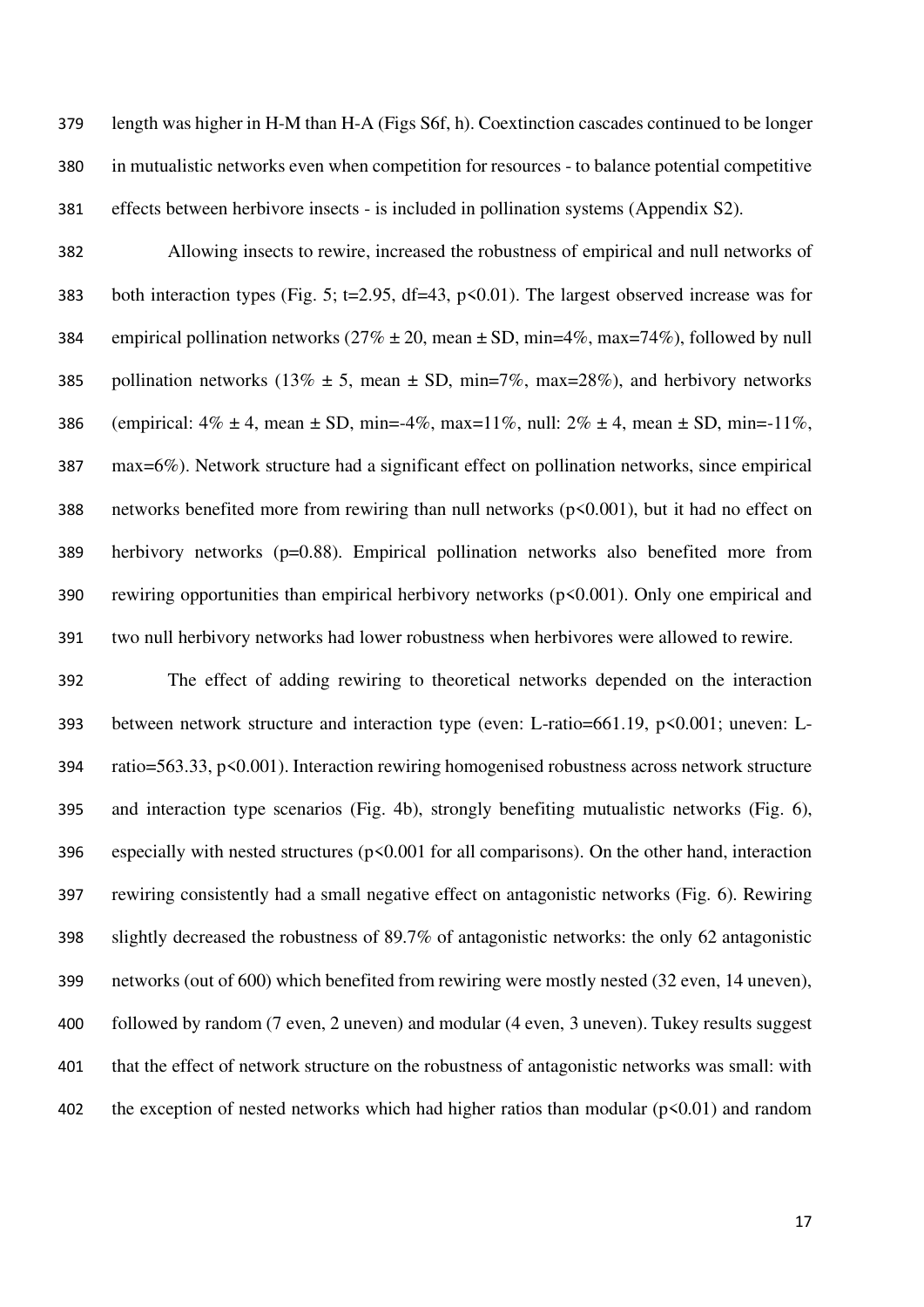networks (p<0.05) in even scenarios, there was no difference between random and modular 404 even networks ( $p=0.99$ ), or between uneven networks with any structure (all  $p>0.05$ ).

## **Discussion**

 We presented a link between the natural history of two plant-insect systems and the processes that shape their network resilience. We combined the ecological resilience concept (Holling, 1973, 1996; Walker et al., 2004) with adaptive network models, to investigate three potential drivers of community resilience to species extinctions. We did this while systematically controlling for the effects of network structure and the type of demographic feedbacks on robustness, a proxy for resilience to extinctions. When species are not allowed to rewire interactions, network structure negatively affects robustness. The higher levels of nestedness observed in our pollination dataset could be a key determinant of their lower resilience, challenging previous results showing that nestedness facilitates biodiversity persistence (Bastolla et al., 2009; Memmott et al., 2004; Rohr et al., 2014; Thébault & Fontaine, 2010). Further, we found that the demographic effects of mutualisms also reduce the resilience of pollination networks, which undergo longer and more frequent extinction cascades. Finally, interaction rewiring enhances network resilience, especially in pollination systems, suggesting that the extent of a system's interaction flexibility is another key determinant of its resilience to extinctions. Our analyses were strengthened by the use of theoretical networks with controlled structures, which indicate the generality of our findings, but also presented new insights.

 Our results on theoretical networks support our empirical finding that highly nested networks are less robust than networks with alternative structures. Besides challenging the notion that nestedness promotes biodiversity persistence (Bastolla et al., 2009; Memmott et al., 2004; Rohr et al., 2014; Thébault & Fontaine, 2010; but see Santamaría et al., 2016), our results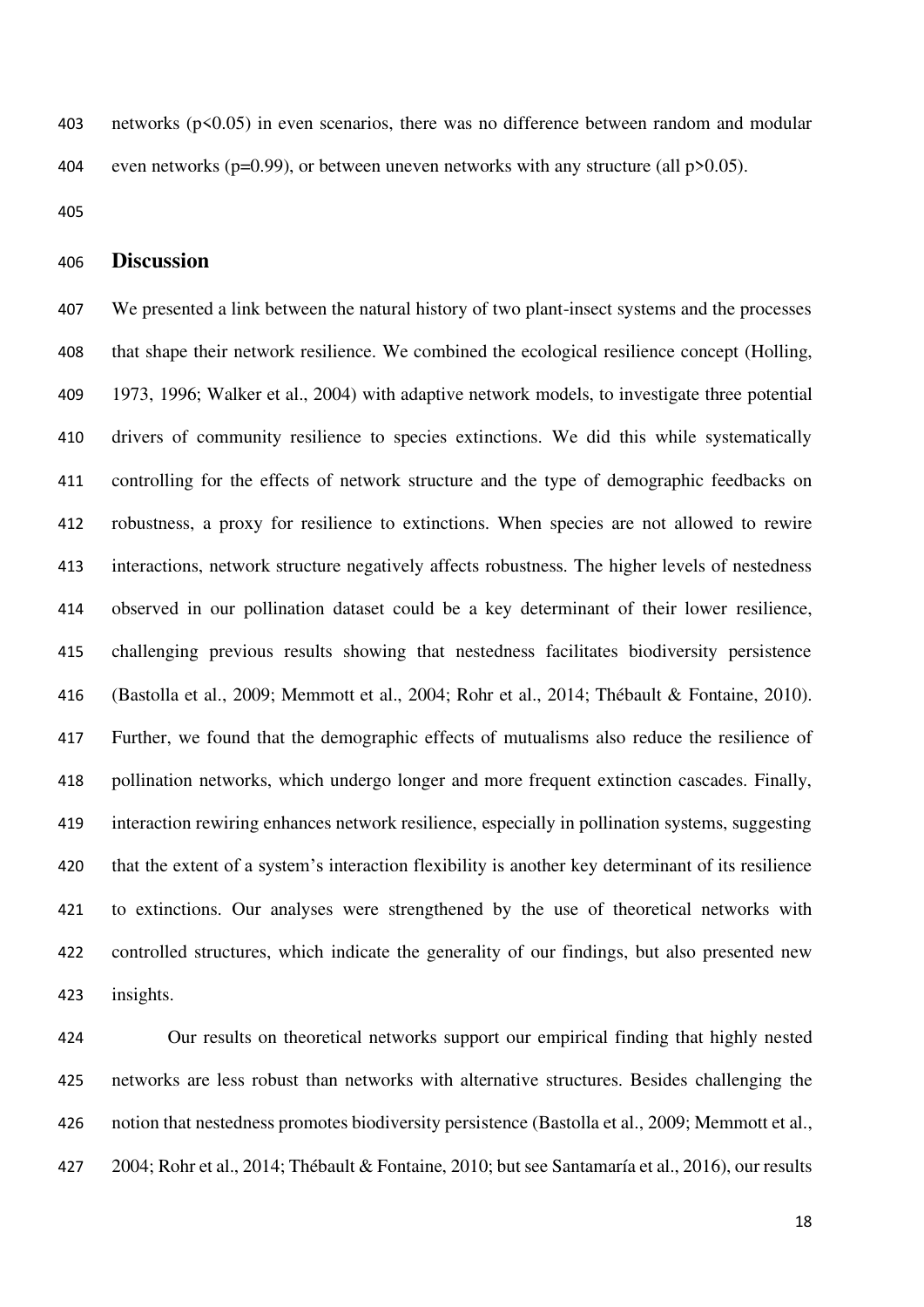contribute to the pivotal debate on the relationship between network structure and dynamics (Landi et al., 2018), reinforcing the idea that the positive effect of nestedness on robustness only holds under specific extinction scenarios (Burgos et al., 2007). The diverse set of resilience concepts and their corresponding operational proxies used in ecology could explain the contrasting results presented by studies using network robustness and alternative measures. Nested networks are very sensitive to attacks on generalists (Burgos et al., 2007) and, in robustness analysis, even when randomly targeting species to suffer extinctions, generalists are indirectly affected due to the high level of interaction asymmetry of nested networks (Silva et al., 2007). Therefore, in a scenario of species extinctions and of static topology, nestedness facilitates network collapse, especially of mutualistic networks.

 Incorporating interaction rewiring led to a higher increase in the robustness of pollination when compared to herbivory networks, as expected from the high level of generalisation – and hence flexibility - of pollination systems (Fontaine et al., 2009; Waser, 1986). When species switched interactions, the robustness of pollination networks approached those of herbivory networks. Our empirical results support the notion that interaction rewiring generally has positive effects on network persistence (Gilljam et al., 2015; Ramos-Jiliberto et al., 2012; Valdovinos et al., 2013, 2016). The strong positive effect of rewiring on the resilience of pollination networks likely arises from its positive fitness consequences for mutualist species, which without further adaptations can often rapidly readjust to the most abundant partners (Janzen, 1985). The higher increase in robustness in pollination networks stems from their high generalisation level as well from their high nestedness, as the increase was larger in empirical than in null pollination networks. The structure of nested networks – an interaction core held by generalists working as an umbrella for specialists' interactions - provides the conditions for the continuous adaptive switching of interactions. Importantly, the positive effect of rewiring on robustness also holds for mutualistic theoretical networks especially with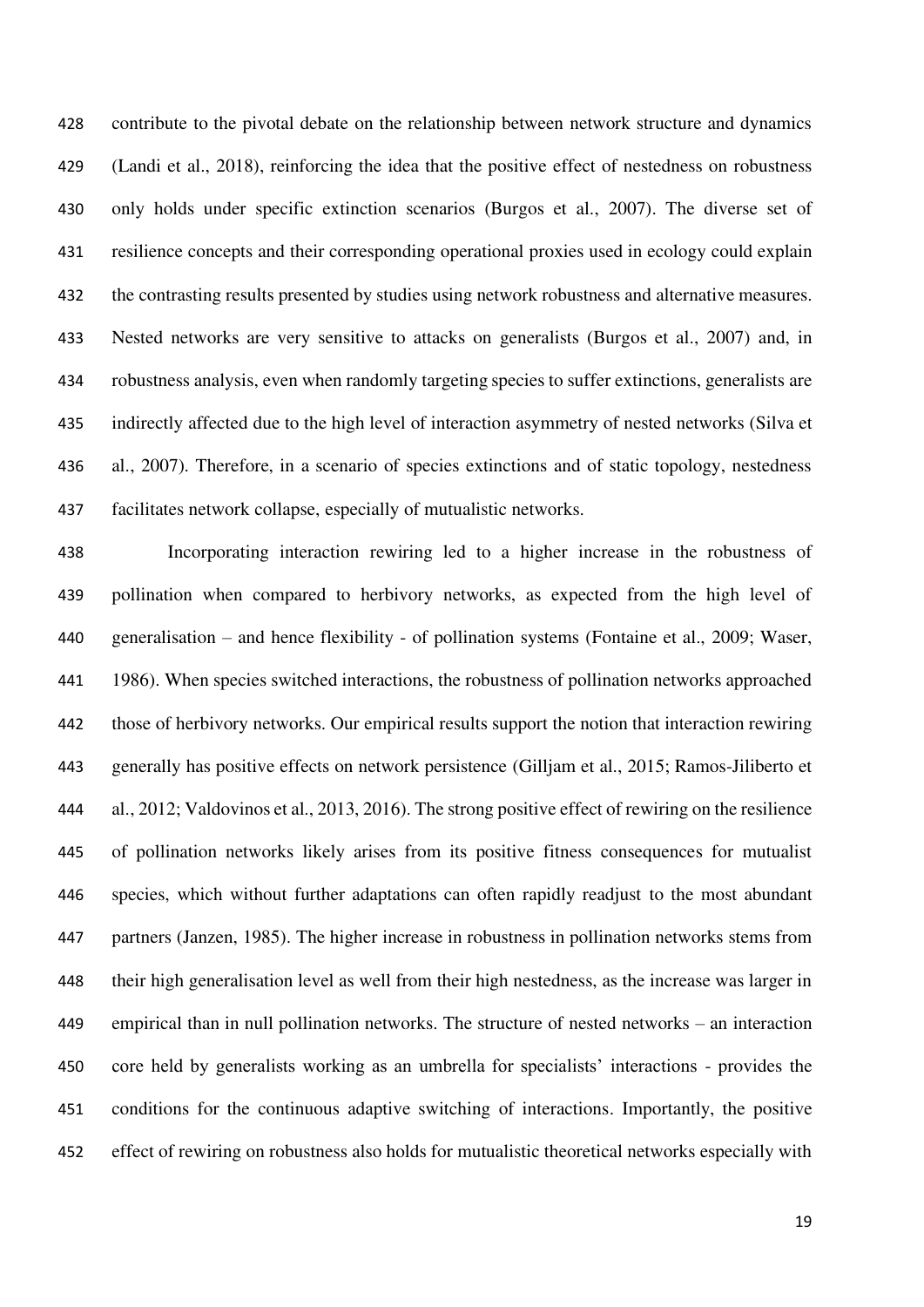nested structures, but not for theoretical antagonistic networks of any structure. This interesting result suggests that the combination of different structural patterns within herbivory networks may act as a buffer to extinctions. This insight could only have arisen from our combined use of empirical and theoretical networks, a combination which should be carefully considered in future network modelling studies.

 Switching population feedbacks – i.e., treating pollination as antagonistic and vice- versa – increased the robustness of pollination networks and decreased the robustness of herbivory networks. Theoretical networks support this result, since antagonistic networks were consistently more robust than mutualistic, regardless of network structure. Although this result leads to the conclusion that mutualisms have a negative effect on resilience, in nature, the negative effect of such cascading events may be counterbalanced by other interaction types that influence the demographic dynamics at the community scale (Dáttilo et al., 2016; Sauve et al., 2014). Our results on the frequency and length of extinction cascades reveal that the robustness of systems treated as mutualistic decreases due to the presence of longer extinction cascades, which ricochet between trophic levels. An important question is whether our results are robust to other functional responses. At this point, we can say that assuming a Type I functional response, pollination networks collapse faster due to frequent and longer and extinction cascades than herbivory networks. Most studies looking at network robustness focus on how species in one set (*e.g.* insects) respond to the loss of species on the other set (*e.g.* plants; Traveset et al., 2017; Vieira & Almeida-Neto, 2015). By constraining coextinctions in our modelling frameworks we may be missing these realistic scenarios of horizontal extinction cascades (Sanders et al., 2013).

 Adaptive network models can promote theoretical integration by accounting for dynamics at population and community levels, and the structuring feedbacks between species abundances, traits and interactions (Gross & Sayama, 2009; Poisot et al., 2015; Raimundo et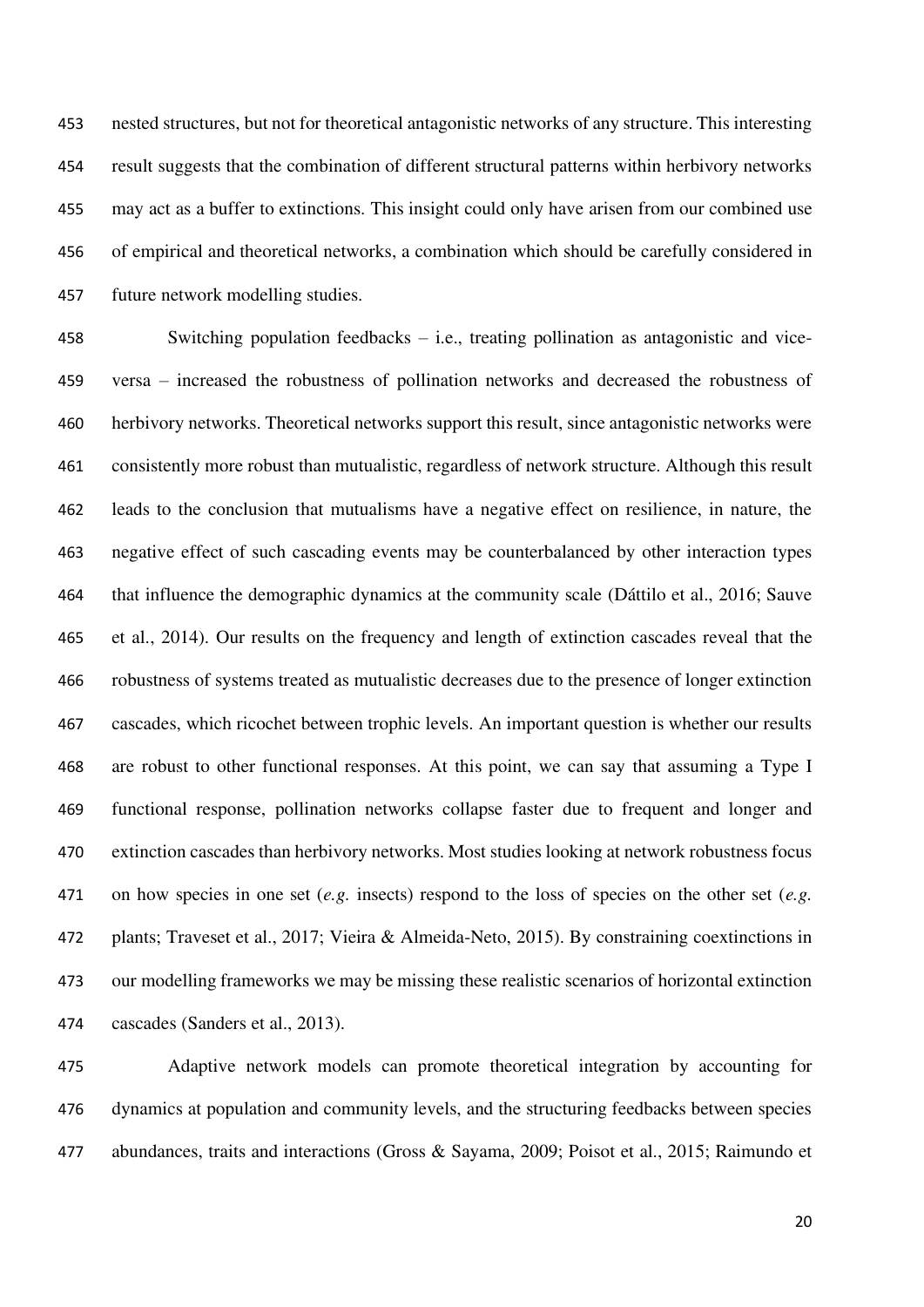al., 2018). We chose a resilience concept - the persistence of community structure and its structuring feedbacks (Holling, 1973; Walker et al., 2004) - that fits the ANM rationale and allows the use of network robustness to describe how ecological resilience is affected by extinctions. To date, ANMs and the effect of interaction rewiring on the dynamics and robustness of networks have been mostly applied to pollination systems (CaraDonna et al., 2017; Ramos-Jiliberto et al., 2012; Valdovinos et al., 2016) or to generalised antagonistic systems such as food webs (Curtsdotter et al., 2011; Gilljam et al., 2015). Importantly, interaction rewiring is pervasive in nature and is not restricted to species that lose interaction partners (CaraDonna et al., 2017; MacLeod et al., 2016). Instead, it happens by a variety of mechanisms, and can be more or less phylogenetically constrained across biological systems (Raimundo et al., 2018). Different mechanisms and timescales of interaction rewiring should be included in future resilience studies.

 Ecological theory posits that topology, interaction type, specialisation of target species, and interaction rewiring affect the resilience of ecological networks (Mariani et al., 2019), but simulation studies that systematically control for the effects of each mechanism remain scarce. We sought to untangle the effect of three different interaction attributes on the robustness of ecological networks. Combining natural history information on plant-insect systems with adaptive network models, will help ecologists to apply community ecology theory to conservation and restoration in predictive ways (Raimundo et al., 2018).

## **Acknowledgments**

 We thank Colin Fontaine for comments on earlier steps of this study, Ana Paula A. Assis for help with figures, and Paulo R. Guimarães Jr (IB, USP) and Pedro da S. Peixoto (IME, USP) for sharing their servers. K. P. Maia was supported by the Coordination for the Improvement of Higher Education Personnel (CAPES; BEX #0860/14-0).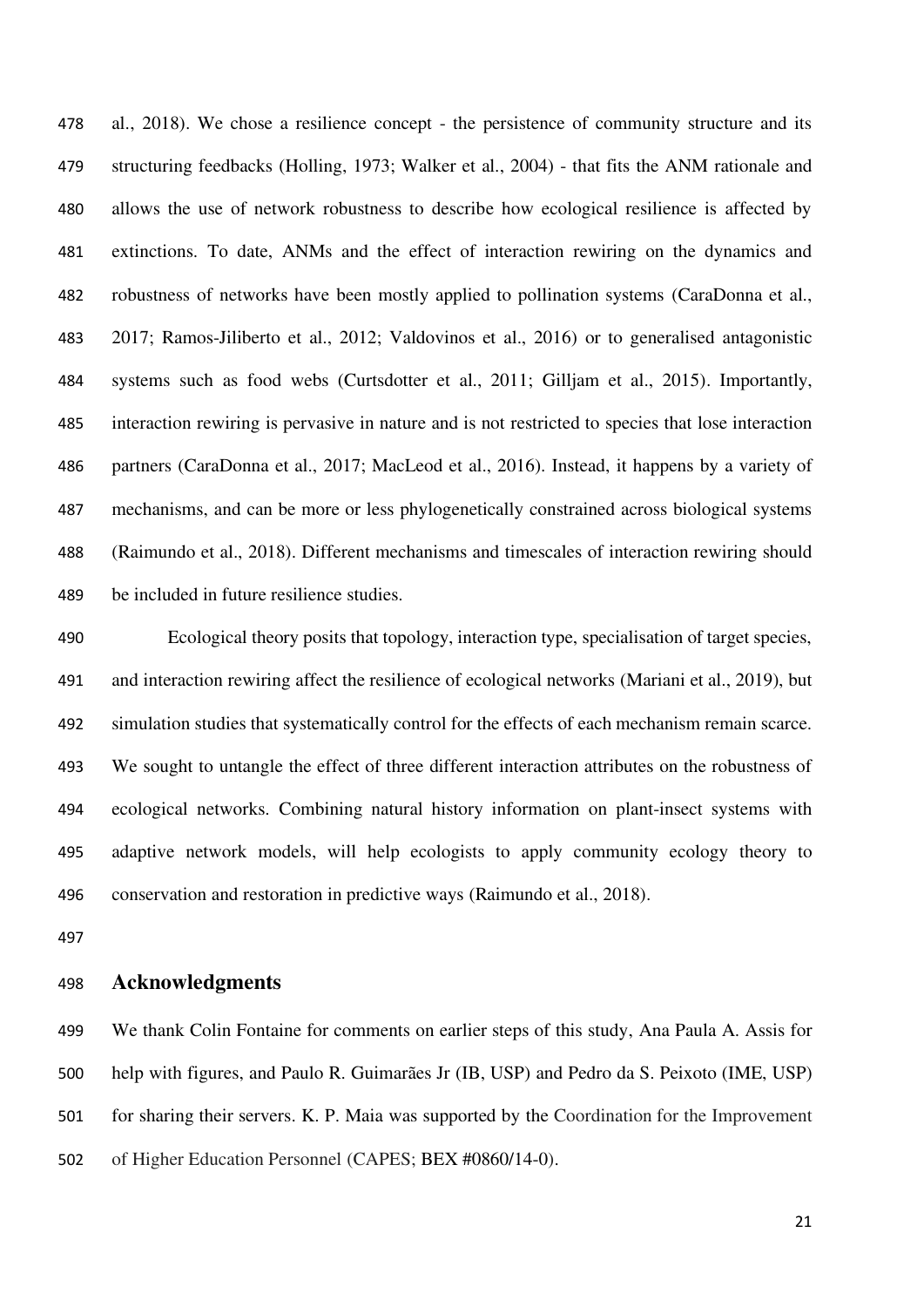| 503 |                                                                                                |  |  |  |
|-----|------------------------------------------------------------------------------------------------|--|--|--|
| 504 | <b>Authors' Contributions</b>                                                                  |  |  |  |
| 505 | KPM and RLGR conceived the study; KPM, RLGR and FMDM developed and/or checked the              |  |  |  |
| 506 | code; KPM and IPV analysed the data; KPM, JM and RLGR led the writing of the manuscript.       |  |  |  |
| 507 | All authors contributed critically to the drafts and gave final approval for publication.      |  |  |  |
| 508 |                                                                                                |  |  |  |
| 509 | <b>Data Availability Statement</b>                                                             |  |  |  |
| 510 | Networks, listed at the Supporting Information, are available at the Interaction Web Database  |  |  |  |
| 511 | (https://www.nceas.ucsb.edu/interactionweb/) and the Web of Life (http://www.web-of-           |  |  |  |
| 512 | life.es/). EK Del-Val kindly provided network H17 (Table S1).                                  |  |  |  |
| 513 |                                                                                                |  |  |  |
| 514 | <b>References</b>                                                                              |  |  |  |
| 515 | Agosta, S. J. (2006). On ecological fitting, plant–insect associations, herbivore host shifts, |  |  |  |
| 516 | and host plant selection. Oikos, 114(3), 556–565. https://doi.org/10.1111/j.2006.0030-         |  |  |  |
| 517 | 1299.15025.x                                                                                   |  |  |  |
| 518 | Almeida-Neto, M., Guimarães, P., Guimarães Jr., P. R., Loyola, R. D., & Ulrich, W. (2008).     |  |  |  |
| 519 | A consistent metric for nestedness analysis in ecological systems: Reconciling                 |  |  |  |
| 520 | concept and measurement. Oikos, 117(8), 1227-1239. https://doi.org/10.1111/j.0030-             |  |  |  |
| 521 | 1299.2008.16644.x                                                                              |  |  |  |
| 522 | Auerbach, M., & Simberloff, D. (1988). Rapid leaf-miner colonization of introduced trees       |  |  |  |
| 523 | and shifts in sources of herbivore mortality. Oikos, $52(1)$ , 41–50.                          |  |  |  |
| 524 | https://doi.org/10.2307/3565980                                                                |  |  |  |
| 525 | Bascompte, J., & Jordano, P. (2013). Mutualistic Networks (1st ed.). Princeton University      |  |  |  |
| 526 | Press.                                                                                         |  |  |  |
|     |                                                                                                |  |  |  |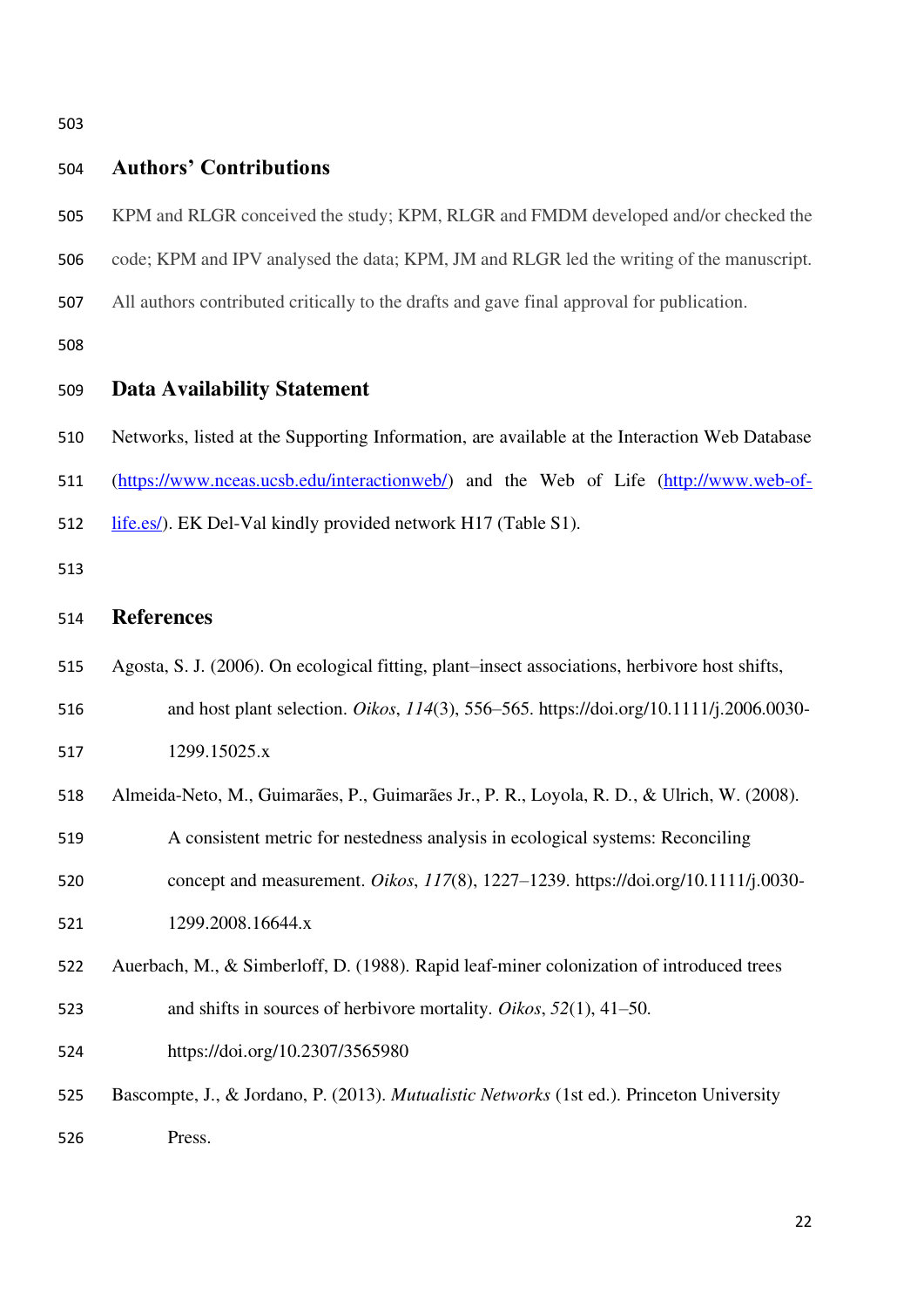| 527 | Bascompte, J., Jordano, P., Melián, C. J., & Olesen, J. M. (2003). The nested assembly of        |
|-----|--------------------------------------------------------------------------------------------------|
| 528 | plant-animal mutualistic networks. Proceedings of the National Academy of Sciences,              |
| 529 | 100(16), 9383-9387. https://doi.org/10.1073/pnas.1633576100                                      |
| 530 | Bastolla, U., Fortuna, M. A., Pascual-García, A., Ferrera, A., Luque, B., & Bascompte, J.        |
| 531 | (2009). The architecture of mutualistic networks minimizes competition and increases             |
| 532 | biodiversity. Nature, 458(7241), 1018-1020. https://doi.org/10.1038/nature07950                  |
| 533 | Beckett, S. J. (2016). Improved community detection in weighted bipartite networks. Royal        |
| 534 | Society Open Science, 3(1), 140536. https://doi.org/10.1098/rsos.140536                          |
| 535 | Burgos, E., Ceva, H., Perazzo, R. P. J., Devoto, M., Medan, D., Zimmermann, M., & María          |
| 536 | Delbue, A. (2007). Why nestedness in mutualistic networks? Journal of Theoretical                |
| 537 | Biology, 249(2), 307-313. https://doi.org/10.1016/j.jtbi.2007.07.030                             |
| 538 | Cagnolo, L., Salvo, A., & Valladares, G. (2011). Network topology: Patterns and                  |
| 539 | mechanisms in plant-herbivore and host-parasitoid food webs. Journal of Animal                   |
| 540 | Ecology, 80(2), 342-351. https://doi.org/10.1111/j.1365-2656.2010.01778.x                        |
| 541 | CaraDonna, P. J., Petry, W. K., Brennan, R. M., Cunningham, J. L., Bronstein, J. L., Waser,      |
| 542 | N. M., & Sanders, N. J. (2017). Interaction rewiring and the rapid turnover of plant-            |
| 543 | pollinator networks. Ecology Letters, 20, 385-394. https://doi.org/10.1111/ele.12740             |
| 544 | Carstensen, D. W., Sabatino, M., Trøjelsgaard, K., & Morellato, L. P. C. (2014). Beta            |
| 545 | diversity of plant-pollinator networks and the spatial turnover of pairwise interactions.        |
| 546 | PLOS One, 9(11), e112903. https://doi.org/10.1371/journal.pone.0112903                           |
| 547 | Cipollini, D., & Peterson, D. L. (2018). The potential for host switching via ecological fitting |
| 548 | in the emerald ash borer-host plant system. Oecologia, 187(2), 507–519.                          |
| 549 | https://doi.org/10.1007/s00442-018-4089-3                                                        |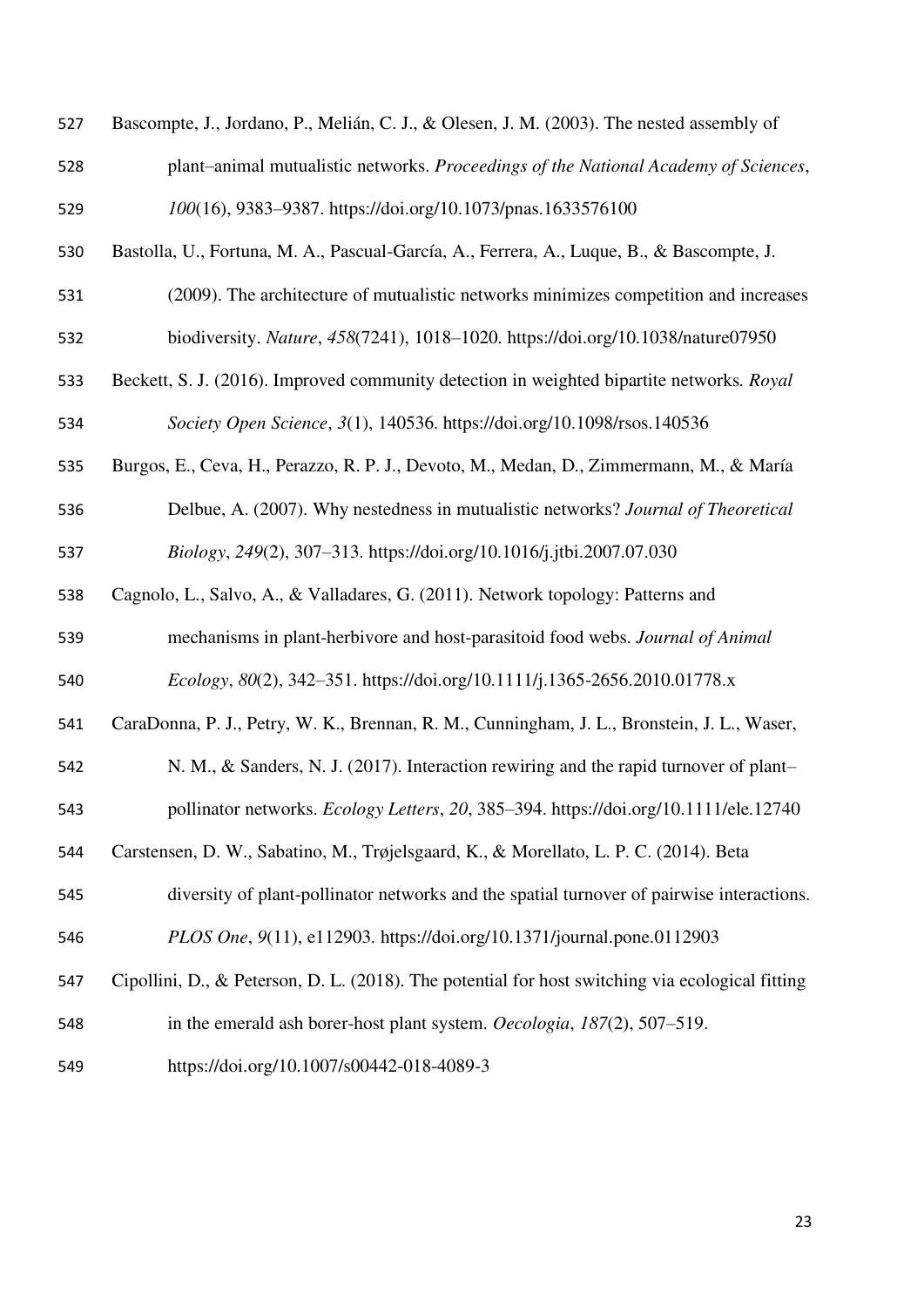| 550 Coley, P. D., Bateman, M. L., & Kursar, T. A. (2006). The effects of plant quality on |  |  |
|-------------------------------------------------------------------------------------------|--|--|
|                                                                                           |  |  |

- caterpillar growth and defense against natural enemies. *Oikos*, *115*(2), 219–228.
- https://doi.org/10.1111/j.2006.0030-1299.14928.x
- Cornell, H. V., & Hawkins, B. A. (2003). Herbivore responses to plant secondary
- compounds: A test of phytochemical coevolution theory. *The American Naturalist*,
- *161*(4), 507–522. https://doi.org/10.1086/368346
- Costa, J. M., Ramos, J. A., da Silva, L. P., Timóteo, S., Andrade, P., Araújo, P. M., Carneiro,

C., Correia, E., Cortez, P., Felgueiras, M., Godinho, C., Lopes, R. J., Matos, C.,

- Norte, A. C., Pereira, P. F., Rosa, A., & Heleno, R. H. (2018). Rewiring of
- experimentally disturbed seed dispersal networks might lead to unexpected network
- configurations. *Basic and Applied Ecology*, *30*, 11–22.
- https://doi.org/10.1016/j.baae.2018.05.011
- Curtsdotter, A., Binzer, A., Brose, U., de Castro, F., Ebenman, B., Eklöf, A., Riede, J. O.,
- Thierry, A., & Rall, B. C. (2011). Robustness to secondary extinctions: Comparing
- trait-based sequential deletions in static and dynamic food webs. *Basic and Applied*

*Ecology*, *12*(7), 571–580. https://doi.org/10.1016/j.baae.2011.09.008

- Dáttilo, W., Lara-Rodríguez, N., Jordano, P., Guimarães, P. R., Thompson, J. N., Marquis, R.
- J., Medeiros, L. P., Ortiz-Pulido, R., Marcos-García, M. A., & Rico-Gray, V. (2016).
- Unravelling Darwin's entangled bank: Architecture and robustness of mutualistic
- networks with multiple interaction types. *Proceedings of the Royal Society B:*
- *Biological Sciences*, *283*(1843), 20161564. https://doi.org/10.1098/rspb.2016.1564
- Del-Claro, K., Berto, V., & Reu, W. (1996). Effect of herbivore deterrence by ants on the
- fruit set of an extrafloral nectary plant, Qualea multiflora (Vochysiaceae). *Journal of*
- *Tropical Ecology*, *12*(6), 887–892. https://doi.org/10.1017/S0266467400010142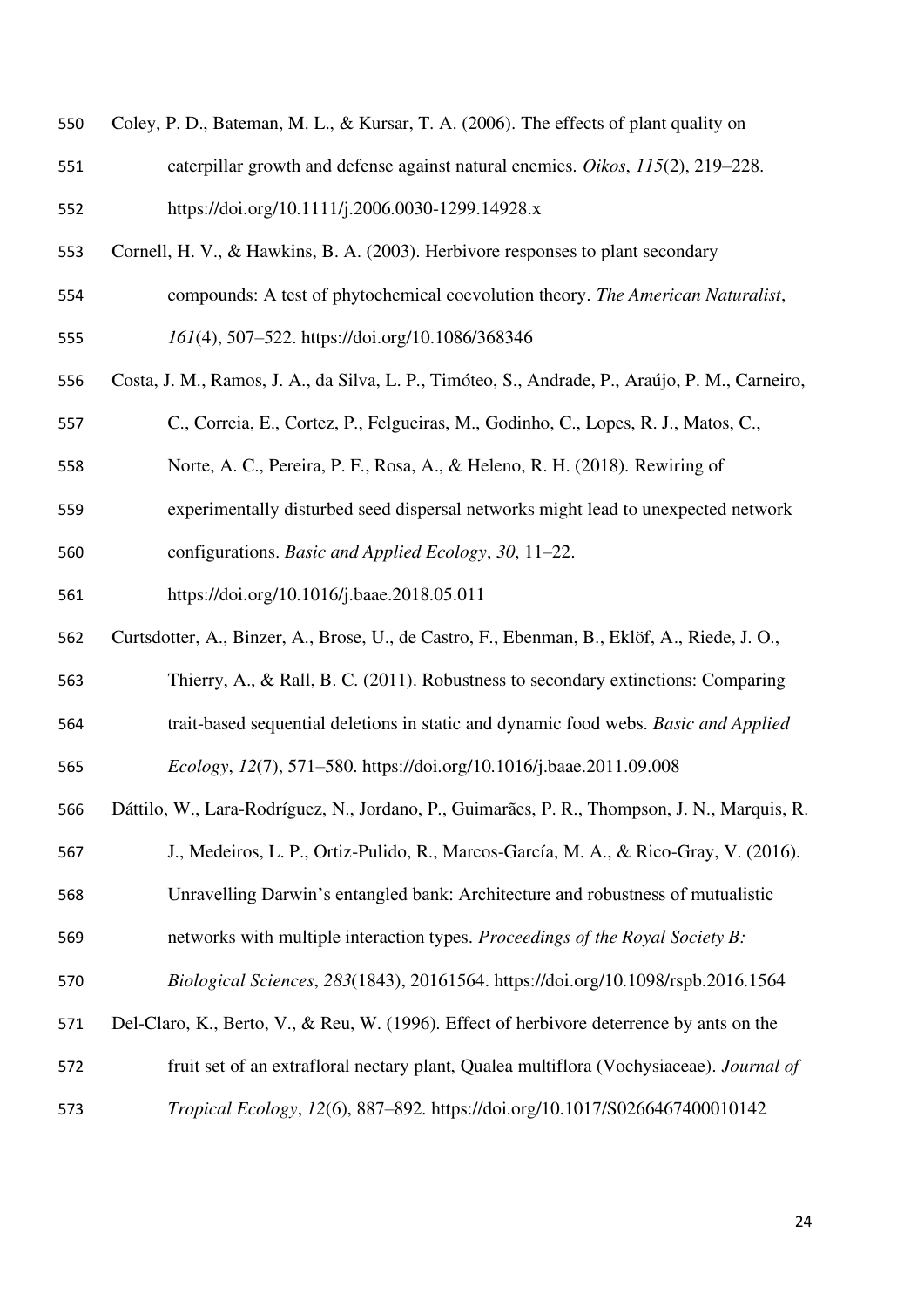- Dormann, C. F., Gruber, B., & Fruend, J. (2008). Introducing the bipartite package:
- Analysing ecological networks. *R News*, *8*(2), 8–11.
- Dunne, J. A., Williams, R. J., & Martinez, N. D. (2002). Network structure and biodiversity
- loss in food webs: Robustness increases with connectance. *Ecology Letters*, *5*(4),
- 558–567. https://doi.org/10.1046/j.1461-0248.2002.00354.x
- Fontaine, C., & Thébault, E. (2015). Comparing the conservatism of ecological interactions
- in plant–pollinator and plant–herbivore networks. *Population Ecology*, *57*(1), 29–36. https://doi.org/10.1007/s10144-014-0473-y
- Fontaine, C., Thébault, E., & Dajoz, I. (2009). Are insect pollinators more generalist than

insect herbivores? *Proceedings of the Royal Society B: Biological Sciences*,

*276*(1669), 3027–3033. https://doi.org/10.1098/rspb.2009.0635

- Gilljam, D., Curtsdotter, A., & Ebenman, B. (2015). Adaptive rewiring aggravates the effects of species loss in ecosystems. *Nature Communications*, *6*, 8412.
- https://doi.org/10.1038/ncomms9412
- Gross, T., & Blasius, B. (2008). Adaptive coevolutionary networks: A review. *Journal of The Royal Society Interface*, *5*(20), 259–271. https://doi.org/10.1098/rsif.2007.1229
- Gross, T., & Sayama, H. (Eds.). (2009). *Adaptive Networks: Theory, Models and*

*Applications*. Springer-Verlag. https://doi.org/10.1007/978-3-642-01284-6

- Guimarães, P. R., Rico-Gray, V., Oliveira, P. S., Izzo, T. J., Reis, S. F., & Thompson, J. N.
- (2007). Interaction intimacy affects structure and coevolutionary dynamics in
- mutualistic networks. *Current Biology*, *17*(20), 1797–1803.
- https://doi.org/10.1016/j.cub.2007.09.059
- Holling, C. S. (1973). Resilience and stability of ecological systems. *Annual Review of Ecology and Systematics*, *4*(1), 1–23.
- https://doi.org/10.1146/annurev.es.04.110173.000245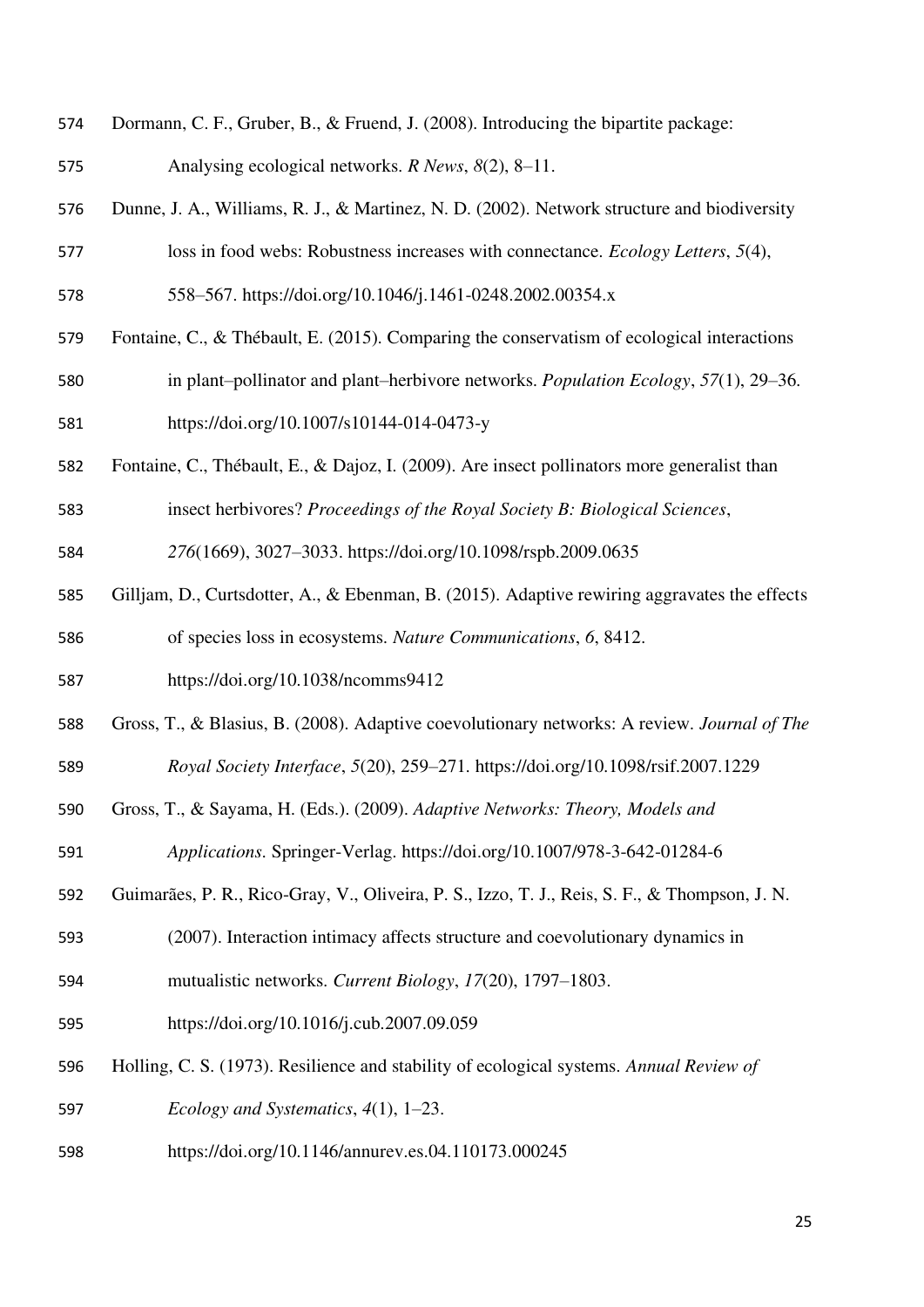- Holling, C. S. (1996). Engineering Resilience versus Ecological Resilience. In P. Schulze (Ed.), *Engineering Within Ecological Constraints* (pp. 31–44). The National Academies Press.
- Janzen, D. H. (1974). The deflowering of Central America. *Natural History*, *83*, 48–53.
- Janzen, D. H. (1985). On Ecological Fitting. *Oikos*, *45*(3), 308–310.
- https://doi.org/10.2307/3565565
- Jordano, P. (2016). Sampling networks of ecological interactions. *Functional Ecology*, *30*(12), 1883–1893. https://doi.org/10.1111/1365-2435.12763
- Kaiser-Bunbury, C. N., Muff, S., Memmott, J., Müller, C. B., & Caflisch, A. (2010). The
- robustness of pollination networks to the loss of species and interactions: A
- quantitative approach incorporating pollinator behaviour. *Ecology Letters*, *13*(4),

442–452. https://doi.org/10.1111/j.1461-0248.2009.01437.x

- Landi, P., Minoarivelo, H. O., Brännström, Å., Hui, C., & Dieckmann, U. (2018).
- Complexity and stability of ecological networks: A review of the theory. *Population*

*Ecology*, *60*(4), 319–345. https://doi.org/10.1007/s10144-018-0628-3

Lenth, R. (2018). *Emmeans: Estimated marginal means, aka least-squares means. R package* 

- *version 1.1.2. Https://CRAN.R-project.org/package=emmeans* (R package version
- 1.1.2.) [Computer software].

 MacLeod, M., Genung, M. A., Ascher, J. S., & Winfree, R. (2016). Measuring partner choice in plant–pollinator networks: Using null models to separate rewiring and fidelity from

chance. *Ecology*, *97*(11), 2925–2931. https://doi.org/10.1002/ecy.1574

- Mariani, M. S., Ren, Z.-M., Bascompte, J., & Tessone, C. J. (2019). Nestedness in complex networks: Observation, emergence, and implications. *Physics Reports*, *813*, 1–90.
- https://doi.org/10.1016/j.physrep.2019.04.001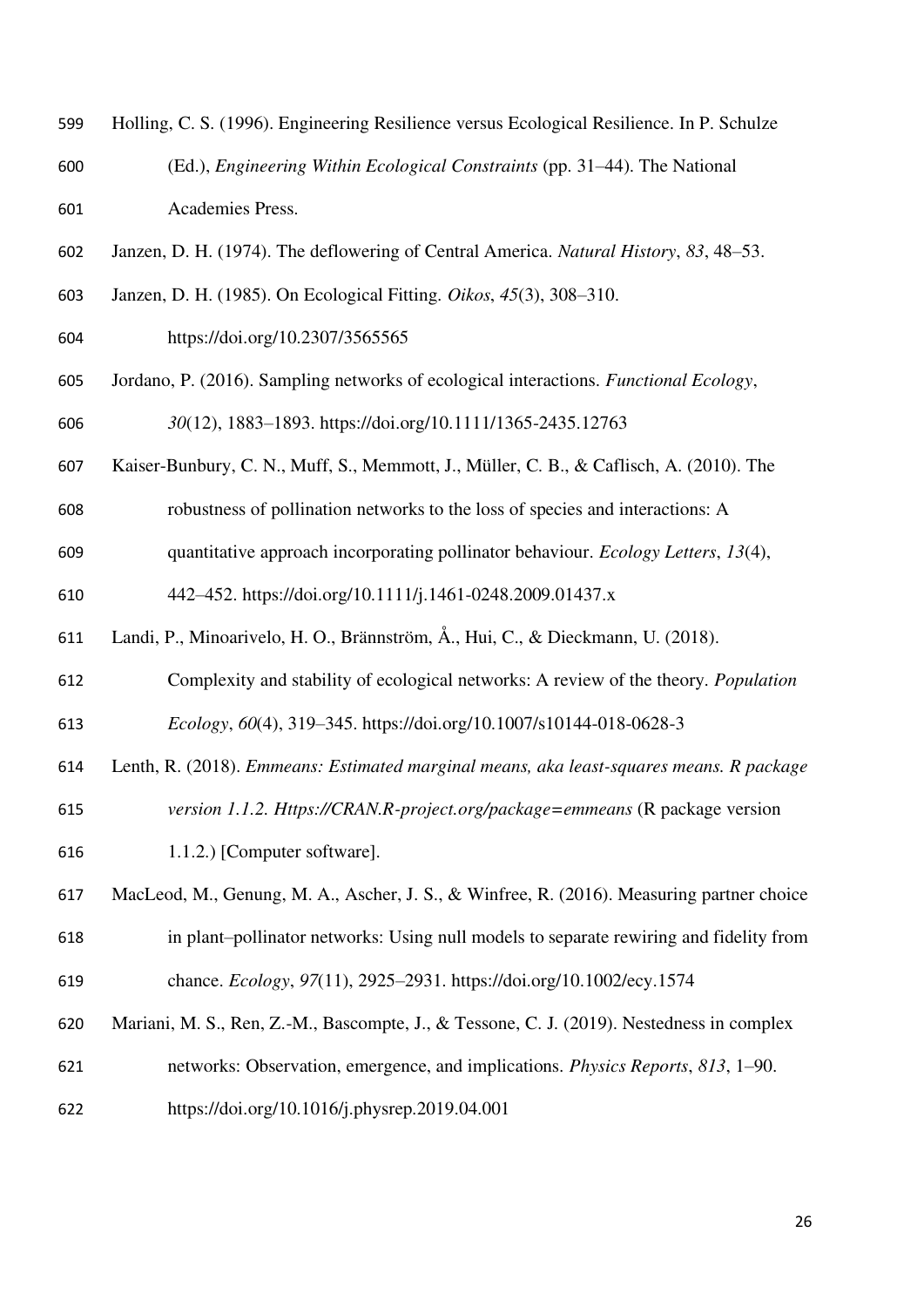- Memmott, J., Waser, N. M., & Price, M. V. (2004). Tolerance of pollination networks to
- species extinctions. *Proceedings of the Royal Society B: Biological Sciences*,

*271*(1557), 2605–2611. https://doi.org/10.1098/rspb.2004.2909

- Murphy, S. M., & Feeny, P. (2006). Chemical facilitation of a naturally occurring host shift
- by Papilio machaon butterflies (Papilionidae). *Ecological Monographs*, *76*(3), 399–
- 414. https://doi.org/10.1890/0012-9615(2006)076[0399:CFOANO]2.0.CO;2
- Novotny, V., & Basset, Y. (2005). Host specificity of insect herbivores in tropical forests.

*Proceedings of the Royal Society B: Biological Sciences*, *272*(1568), 1083–1090.

- https://doi.org/10.1098/rspb.2004.3023
- Olesen, J. M., Bascompte, J., Dupont, Y. L., Elberling, H., Rasmussen, C., & Jordano, P.
- (2011). Missing and forbidden links in mutualistic networks. *Proceedings of the Royal Society B: Biological Sciences*, *278*(1706), 725–732.
- https://doi.org/10.1098/rspb.2010.1371
- Olesen, J. M., Bascompte, J., Dupont, Y. L., & Jordano, P. (2007). The modularity of
- pollination networks. *Proceedings of the National Academy of Sciences*, *104*(50),
- 19891–19896. https://doi.org/10.1073/pnas.0706375104
- Pimm, S. L., Jones, H. L., & Diamond, J. (1988). On the Risk of Extinction. *The American Naturalist*, *132*(6), 757–785. https://doi.org/10.1086/284889
- Pires, M. M., & Guimarães, P. R. (2013). Interaction intimacy organizes networks of
- antagonistic interactions in different ways. *Journal of The Royal Society Interface*, *10*,
- 20120649. https://doi.org/10.1098/rsif.2012.0649
- Poisot, T., Stouffer, D. B., & Gravel, D. (2015). Beyond species: Why ecological interaction
- networks vary through space and time. *Oikos*, *124*(3), 243–251.
- https://doi.org/10.1111/oik.01719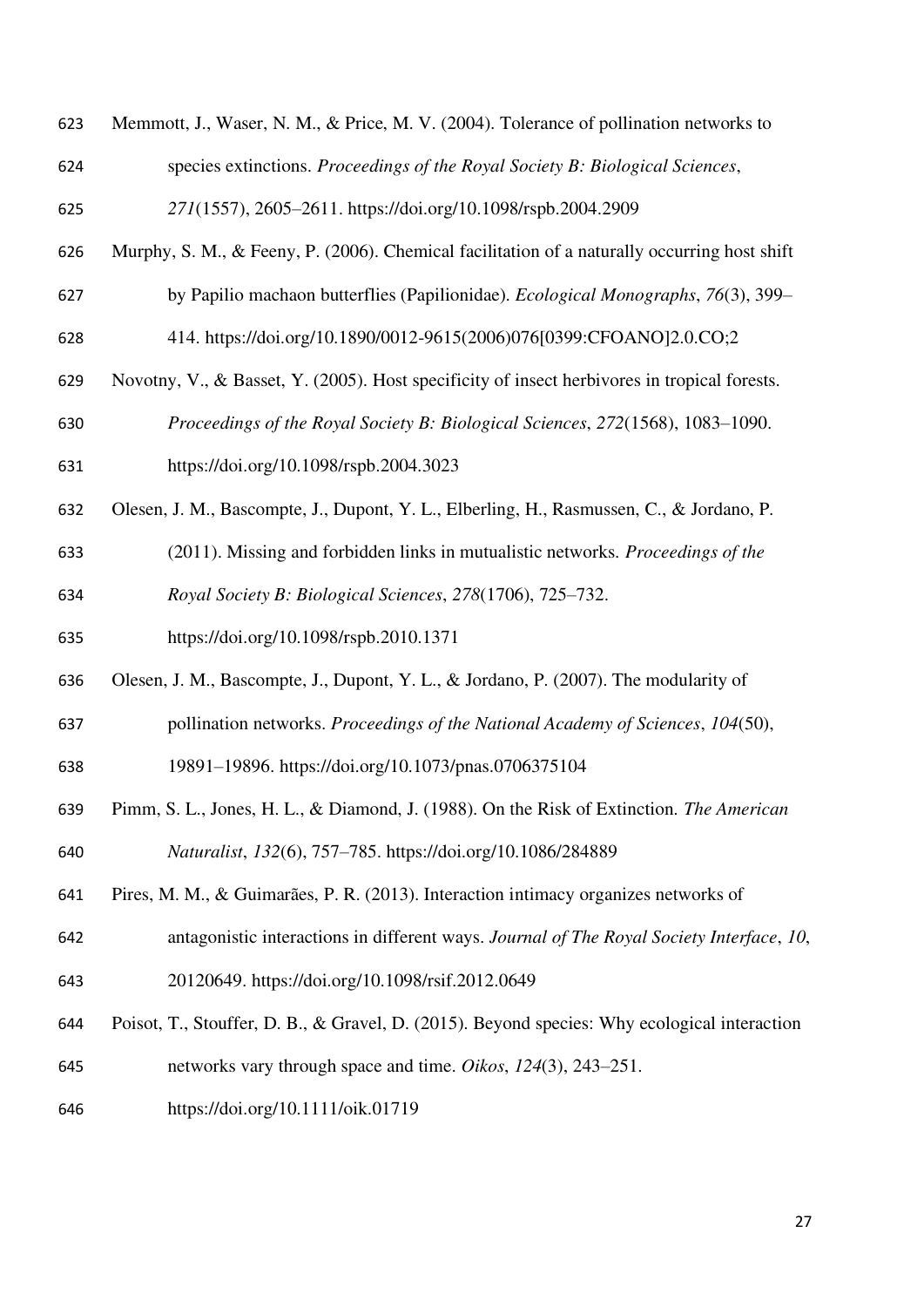| 647 | R Core Team. (2017). R: A language and environment for statistical computing. R |
|-----|---------------------------------------------------------------------------------|
| 648 | Foundation for Statistical Computing, Vienna, Austria. URL https://www.R-       |
| 649 | <i>project.org/.</i>                                                            |

- Raimundo, R. L. G., Guimarães, P. R., & Evans, D. M. (2018). Adaptive networks for restoration ecology. *Trends in Ecology & Evolution*, *23*(9), 664–675.
- https://doi.org/10.1016/j.tree.2018.06.002
- Ramos-Jiliberto, R., Valdovinos, F. S., Moisset de Espanés, P., & Flores, J. D. (2012).
- Topological plasticity increases robustness of mutualistic networks. *Journal of Animal Ecology*, *81*(4), 896–904. https://doi.org/10.1111/j.1365-2656.2012.01960.x
- Requier, F., Odoux, J.-F., Tamic, T., Moreau, N., Henry, M., Decourtye, A., & Bretagnolle,
- V. (2015). Honey bee diet in intensive farmland habitats reveals an unexpectedly high flower richness and a major role of weeds. *Ecological Applications*, *25*(4), 881–890.
- https://doi.org/10.1890/14-1011.1
- Rohr, R. P., Saavedra, S., & Bascompte, J. (2014). On the structural stability of mutualistic systems. *Science*, *345*(6195), 1253497. https://doi.org/10.1126/science.1253497
- Sanders, D., Sutter, L., & van Veen, F. J. F. (2013). The loss of indirect interactions leads to
- cascading extinctions of carnivores. *Ecology Letters*, *16*(5), 664–669.
- https://doi.org/10.1111/ele.12096
- Santamaría, S., Galeano, J., Pastor, J. M., & Méndez, M. (2016). Removing interactions,
- rather than species, casts doubt on the high robustness of pollination networks. *Oikos*,
- *125*(4), 526–534. https://doi.org/10.1111/oik.02921
- Sauve, A. M. C., Fontaine, C., & Thébault, E. (2014). Structure–stability relationships in networks combining mutualistic and antagonistic interactions. *Oikos*, *123*(3), 378–
- 384. https://doi.org/10.1111/j.1600-0706.2013.00743.x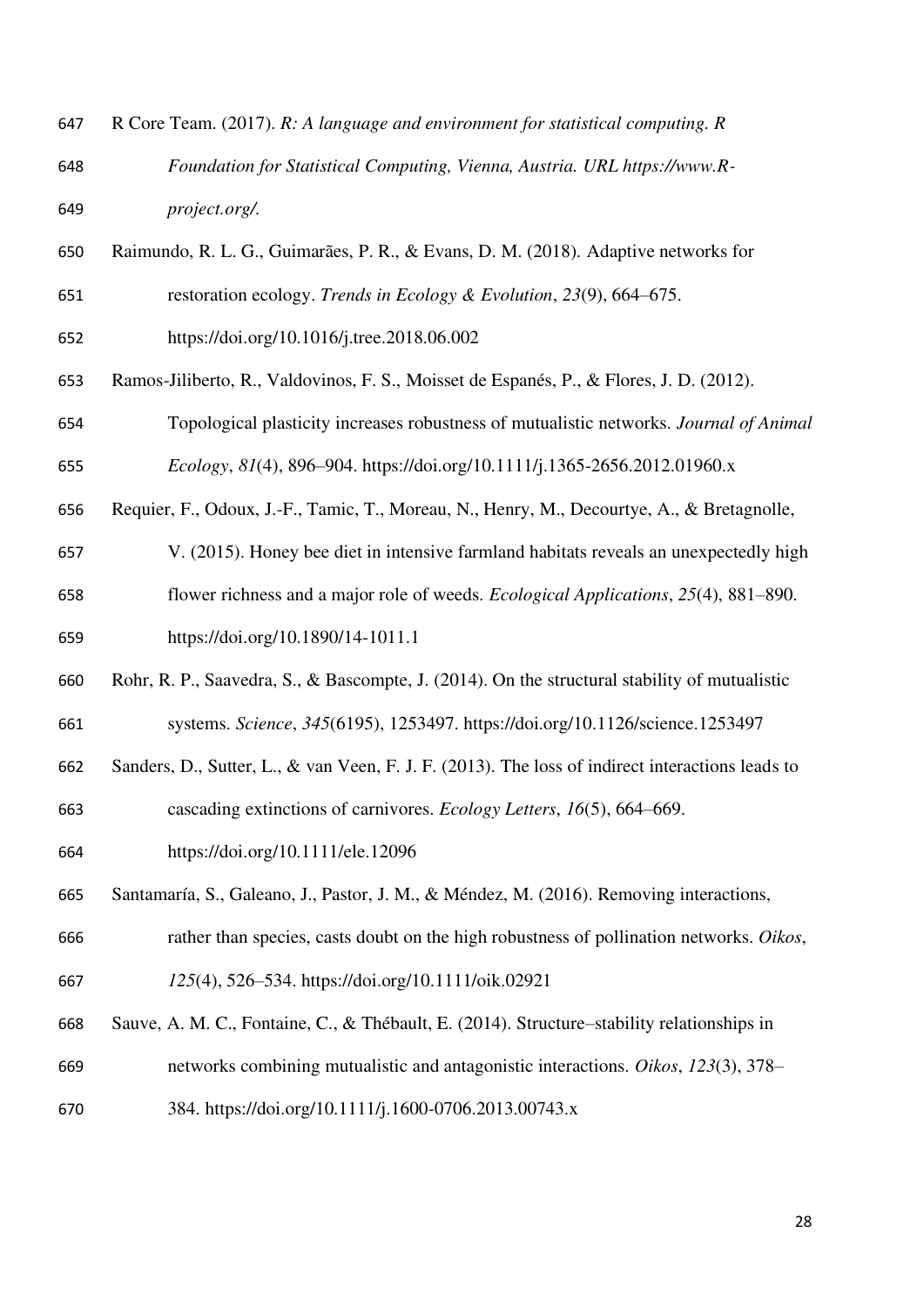| 671 | Shepherd, V. E., & Chapman, C. A. (1998). Dung beetles as secondary seed dispersers:      |
|-----|-------------------------------------------------------------------------------------------|
| 672 | Impact on seed predation and germination. Journal of Tropical Ecology, 14(2), 199–        |
| 673 | 215. https://doi.org/10.1017/S0266467498000169                                            |
| 674 | Silva, W. R., Guimarães Jr, P. R., dos Reis, S. F., & Guimarães, P. (2007). Investigating |
| 675 | fragility in plant-frugivore networks: A case study of the Atlantic Forest in Brazil. In  |
| 676 | A. J. Dennis, E. W. Schupp, R. J. Green, & D. A. Westcott (Eds.), Seed dispersal:         |

- *Theory and its application in a changing world* (1st ed., pp. 561–578). CABI Publishing.
- Stang, M., Klinkhamer, P. G. L., & van der Meijden, E. (2006). Size constraints and flower abundance determine the number of interactions in a plant–flower visitor web. *Oikos*,

*112*(1), 111–121. https://doi.org/10.1111/j.0030-1299.2006.14199.x

 Stouffer, D. B., & Bascompte, J. (2011). Compartmentalization increases food-web persistence. *Proceedings of the National Academy of Sciences*, *108*(9), 3648–3652.

https://doi.org/10.1073/pnas.1014353108

- Suweis, S., Simini, F., Banavar, J. R., & Maritan, A. (2013). Emergence of structural and
- dynamical properties of ecological mutualistic networks. *Nature*, *500*(7463), 449–

452. https://doi.org/10.1038/nature12438

 Thébault, E., & Fontaine, C. (2010). Stability of ecological communities and the architecture of mutualistic and trophic networks. *Science*, *329*(5993), 853–856.

https://doi.org/10.1126/science.1188321

- Thompson, J. N. (2005). *The Geographic Mosaic of Coevolution* (1st ed.). University of Chicago Press.
- Traveset, A., Tur, C., & Eguíluz, V. M. (2017). Plant survival and keystone pollinator species in stochastic coextinction models: Role of intrinsic dependence on animal-pollination.
- *Scientific Reports*, *7*(1), 6915. https://doi.org/10.1038/s41598-017-07037-7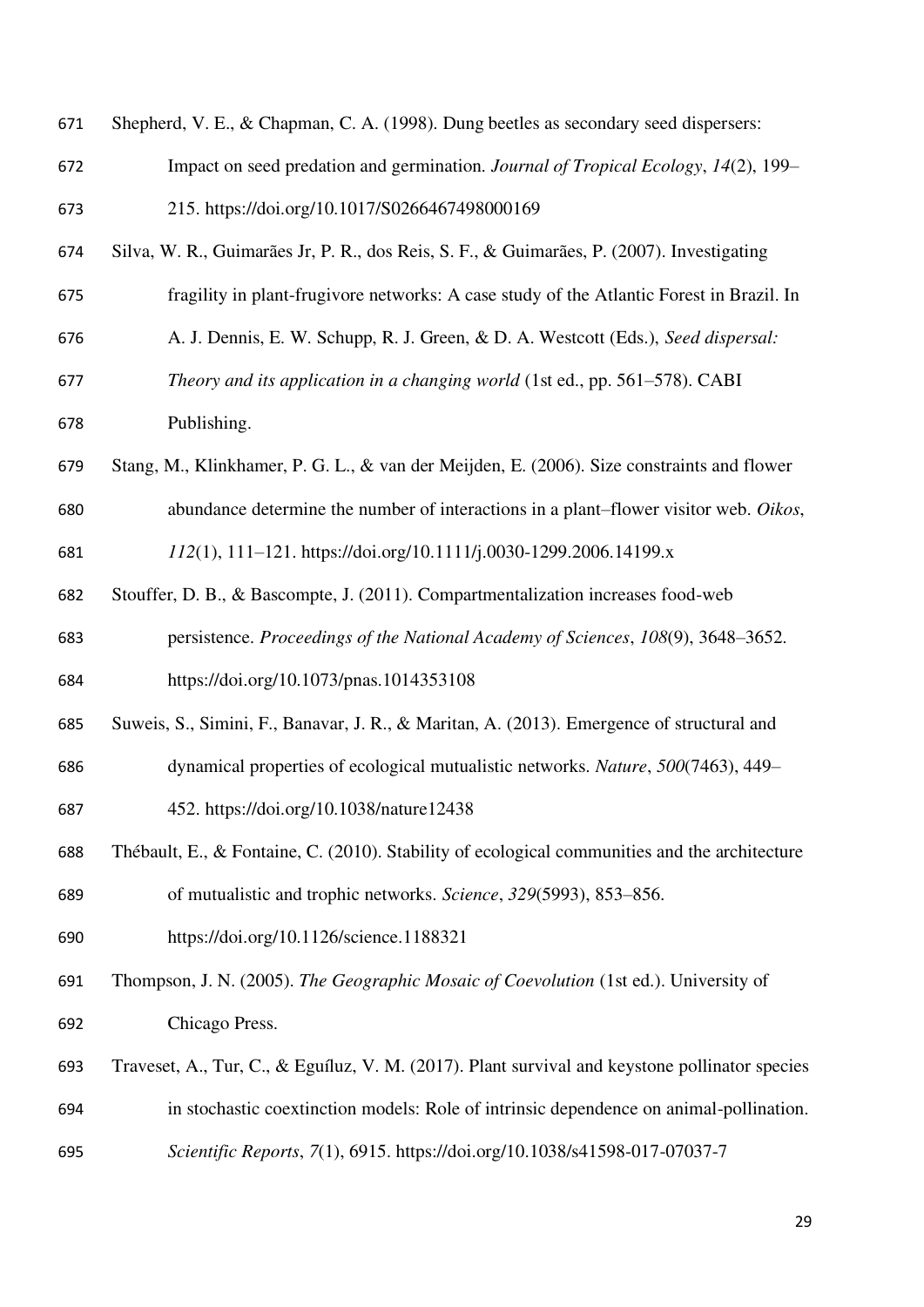| 696 | Trøjelsgaard, K., Jordano, P., Carstensen, D. W., & Olesen, J. M. (2015). Geographical         |
|-----|------------------------------------------------------------------------------------------------|
| 697 | variation in mutualistic networks: Similarity, turnover and partner fidelity.                  |
| 698 | Proceedings of the Royal Society B: Biological Sciences, 282(1802), 20142925.                  |
| 699 | https://doi.org/10.1098/rspb.2014.2925                                                         |
| 700 | Tylianakis, J. M., Martínez-García, L. B., Richardson, S. J., Peltzer, D. A., & Dickie, I. A.  |
| 701 | (2018). Symmetric assembly and disassembly processes in an ecological network.                 |
| 702 | Ecology Letters, 21(6), 896–904. https://doi.org/10.1111/ele.12957                             |
| 703 | Valdovinos, F. S., Brosi, B. J., Briggs, H. M., Moisset de Espanés, P., Ramos-Jiliberto, R., & |
| 704 | Martinez, N. D. (2016). Niche partitioning due to adaptive foraging reverses effects of        |
| 705 | nestedness and connectance on pollination network stability. <i>Ecology Letters</i> , 19(10),  |

- 
- 

1277–1286. https://doi.org/10.1111/ele.12664

Valdovinos, F. S., Moisset de Espanés, P., Flores, J. D., & Ramos-Jiliberto, R. (2013).

Adaptive foraging allows the maintenance of biodiversity of pollination networks.

*Oikos*, *122*(6), 907–917. https://doi.org/10.1111/j.1600-0706.2012.20830.x

- Vieira, M. C., & Almeida-Neto, M. (2015). A simple stochastic model for complex
- coextinctions in mutualistic networks: Robustness decreases with connectance.

*Ecology Letters*, *18*(2), 144–152. https://doi.org/10.1111/ele.12394

- Walker, B., Holling, C. S., Carpenter, S. R., & Kinzig, A. (2004). Resilience, adaptability and
- transformability in social-ecological systems. *Ecology and Society*, *9*(2), 5.
- https://doi.org/10.5751/ES-00650-090205
- Waser, N. M. (1986). Flower constancy: Definition, cause, and measurement. *The American Naturalist*, *127*(5), 593–603. https://doi.org/10.2307/2265575
- Zuur, A. F., Ieno, E. N., Walker, N., Saveliev, A. A., & Smith, G. M. (2009). *Mixed effects*
- *models and extensions in ecology with R* (1st ed.). Springer.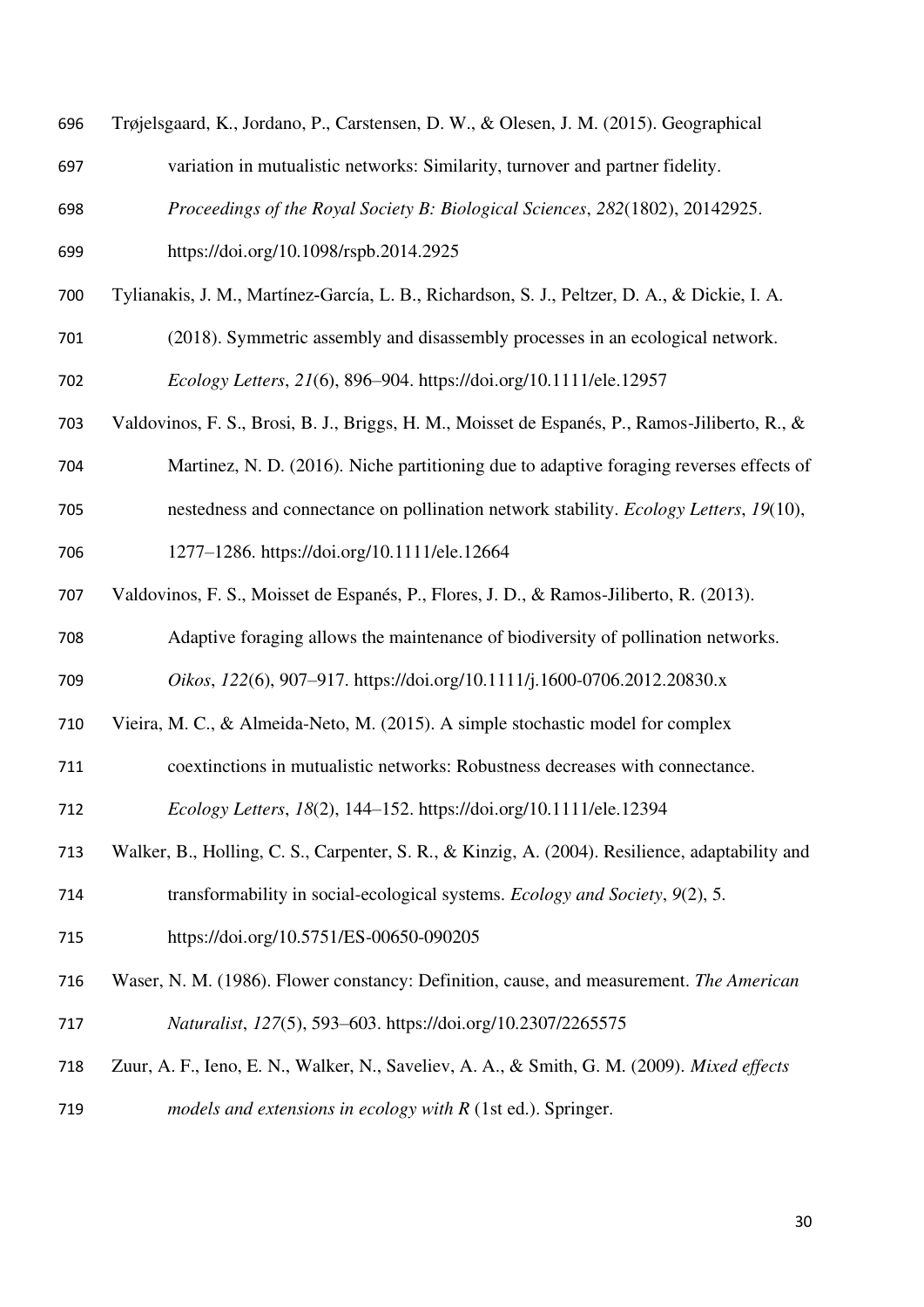## 720 **Tables and Figures**

721 **Table 1.** Simulation scenarios of empirical and null networks: network interaction type 722 (pollination or herbivory), structure (empirical or null), population feedbacks (original or 723 reversed), and interaction rewiring (on or off). Objectives for which scenarios were used (Ob1, 724 Ob2 and Ob3) are marked with an X. For theoretical scenarios, refer to Supplementary 725 Information.

| <b>Scenario</b> | <b>Type</b> |             | <b>Structure Feedback</b> | <b>Rewire</b> | Ob1 | Ob <sub>2</sub>           | Ob <sub>3</sub> |
|-----------------|-------------|-------------|---------------------------|---------------|-----|---------------------------|-----------------|
| S <sub>1</sub>  | Pollination | Empirical   | Original                  | Off           | X   | X                         | X               |
| S <sub>2</sub>  | Herbivory   | Empirical   | Original                  | Off           | X   | X                         | X               |
| S <sub>3</sub>  | Pollination | <b>Null</b> | Original                  | Off           | X   | X                         | X               |
| S <sub>4</sub>  | Herbivory   | Null        | Original                  | Off           | X   | X                         | X               |
| S <sub>5</sub>  | Pollination | Empirical   | Reversed                  | Off           |     | X                         |                 |
| S <sub>6</sub>  | Herbivory   | Empirical   | Reversed                  | Off           |     | X                         |                 |
| S7              | Pollination | <b>Null</b> | Reversed                  | Off           |     | $\boldsymbol{\mathrm{X}}$ |                 |
| S8              | Herbivory   | <b>Null</b> | Reversed                  | Off           |     | X                         |                 |
| S <sub>9</sub>  | Pollination | Empirical   | Original                  | On            |     |                           | X               |
| <b>S10</b>      | Herbivory   | Empirical   | Original                  | On            |     |                           | X               |
| S <sub>11</sub> | Pollination | <b>Null</b> | Original                  | On            |     |                           | X               |
| S <sub>12</sub> | Herbivory   | <b>Null</b> | Original                  | On            |     |                           | X               |
|                 |             |             |                           |               |     |                           |                 |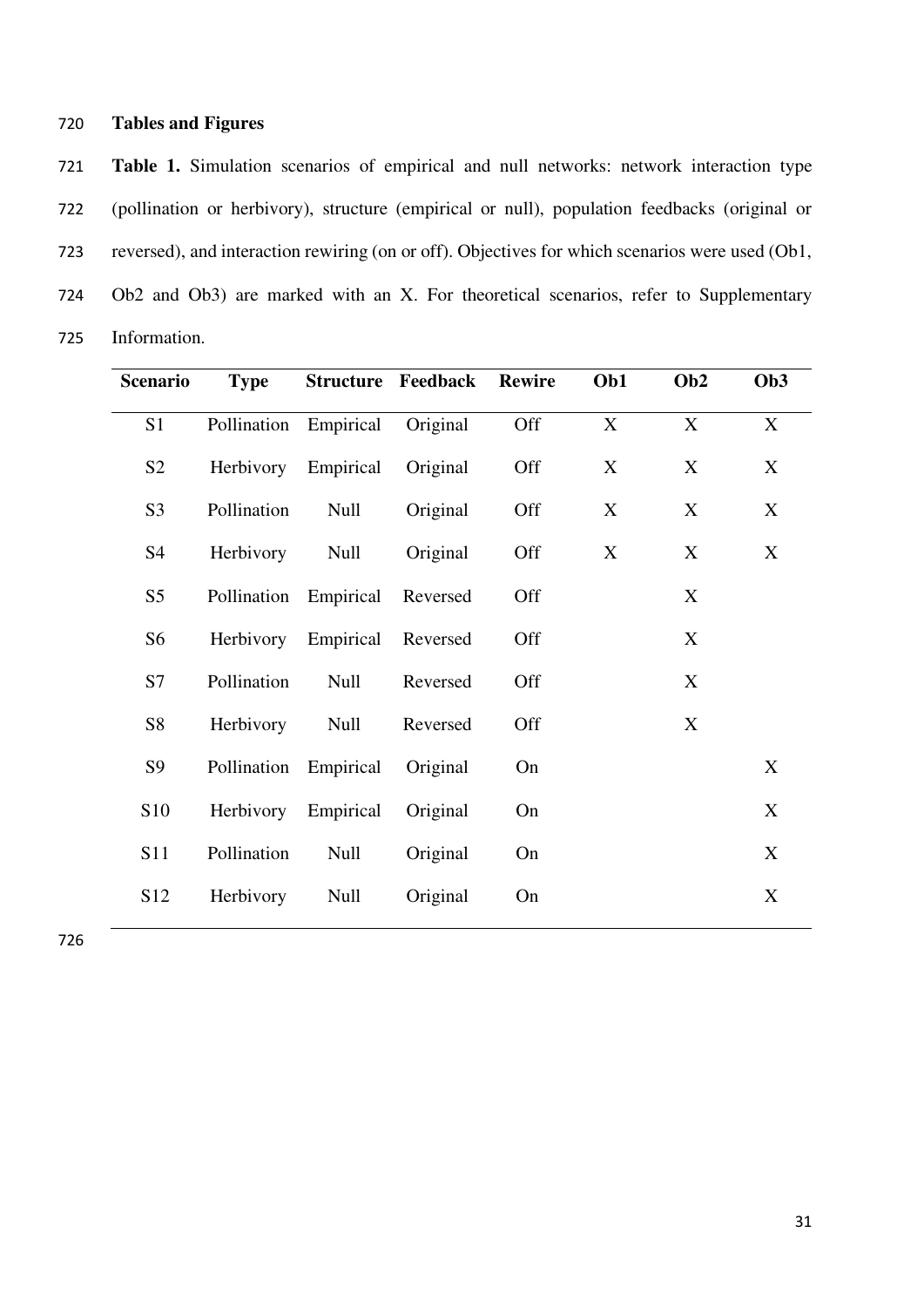

 **Figure 1.** Diagram of extinction cascades. Full arrows indicate consequences of plant species losses and dashed arrows the consequences of animal species losses. Cascades start with the primary extinction of a plant (I and II). Insects interacting with that plant have the chance of rewiring (III). When rewiring is successful, abundances are recalculated (IV), and if new abundances are positive a new cascade begins (I and II). Species that become disconnected or whose abundance reach zero suffer secondary extinctions (V). Secondary plant extinctions lead to a similar sequence of events to primary extinctions. Secondary animal extinctions (VI) lead to the recalculation of abundances.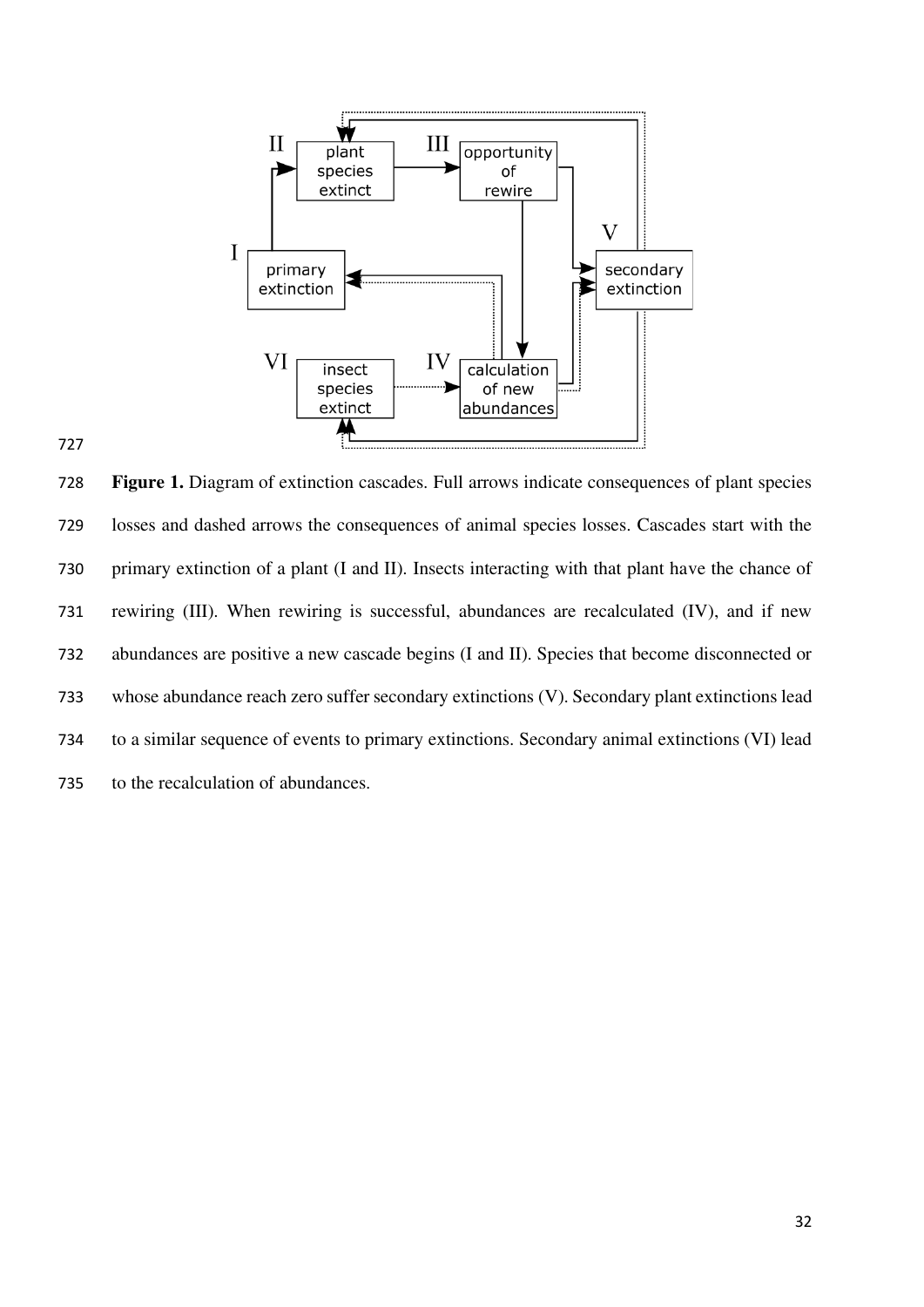

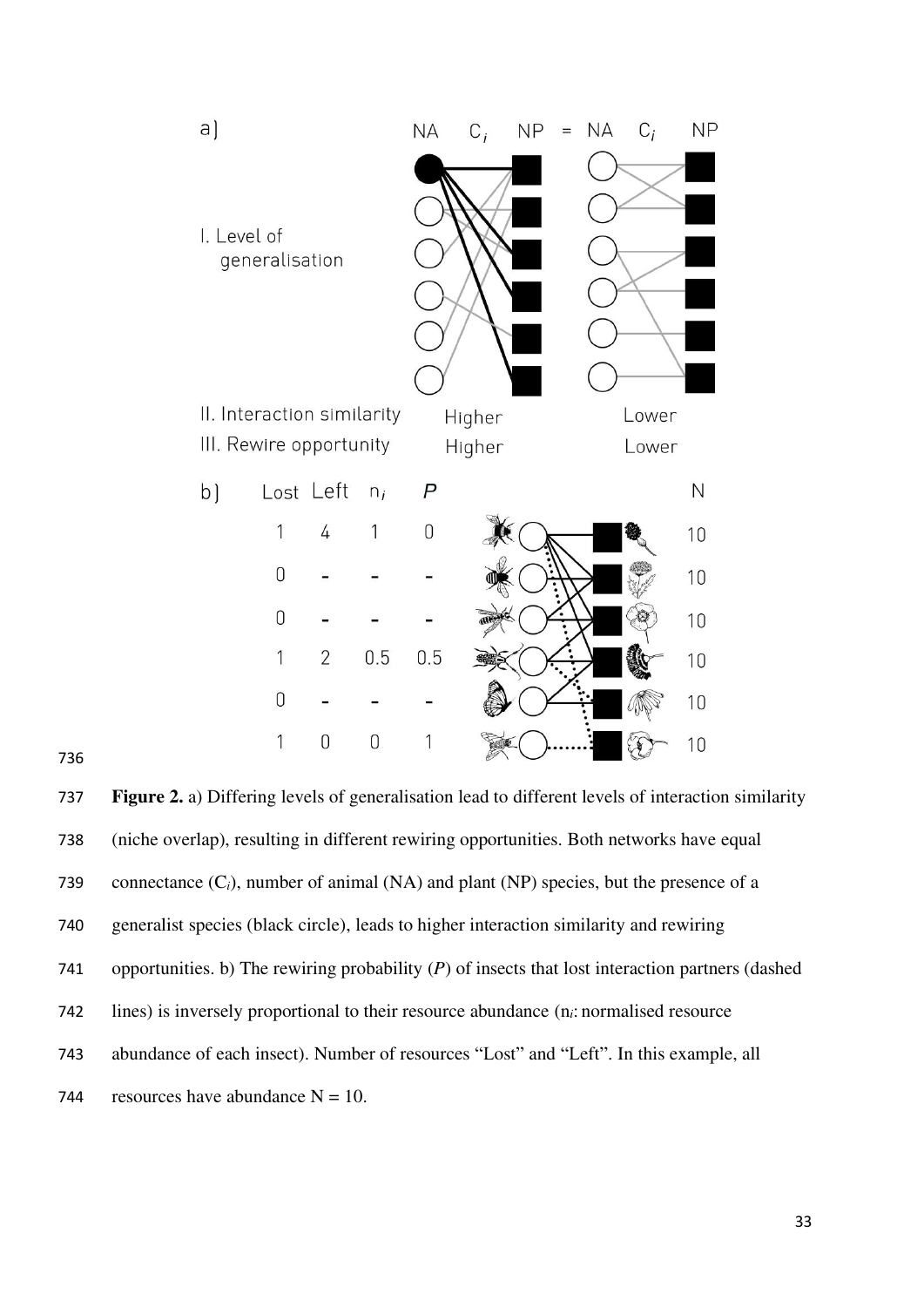

 **Figure 3.** Robustness of a) pollination and b) herbivory networks in the first eight simulation scenarios (Table 1): empirical and null networks, without (Emp and Null) and with (Emp-Rev and Null-Rev) reversed population feedbacks. Objective 1: comparisons between empirical and null networks with non-reversed population feedbacks - Emp vs Null - for pollination and 750 herbivory networks are marked with an asterisk if statistically different (p<0.05). Objective 2: comparisons between non-reversed (Emp and Null) and reversed (Emp-Rev and Null-Rev) population feedbacks scenarios of pollination and herbivory networks are represented by different letters (all c in herbivory as the interaction between network structure and population feedbacks was non-significant). Different letter cases (A vs a) represent p<0.05.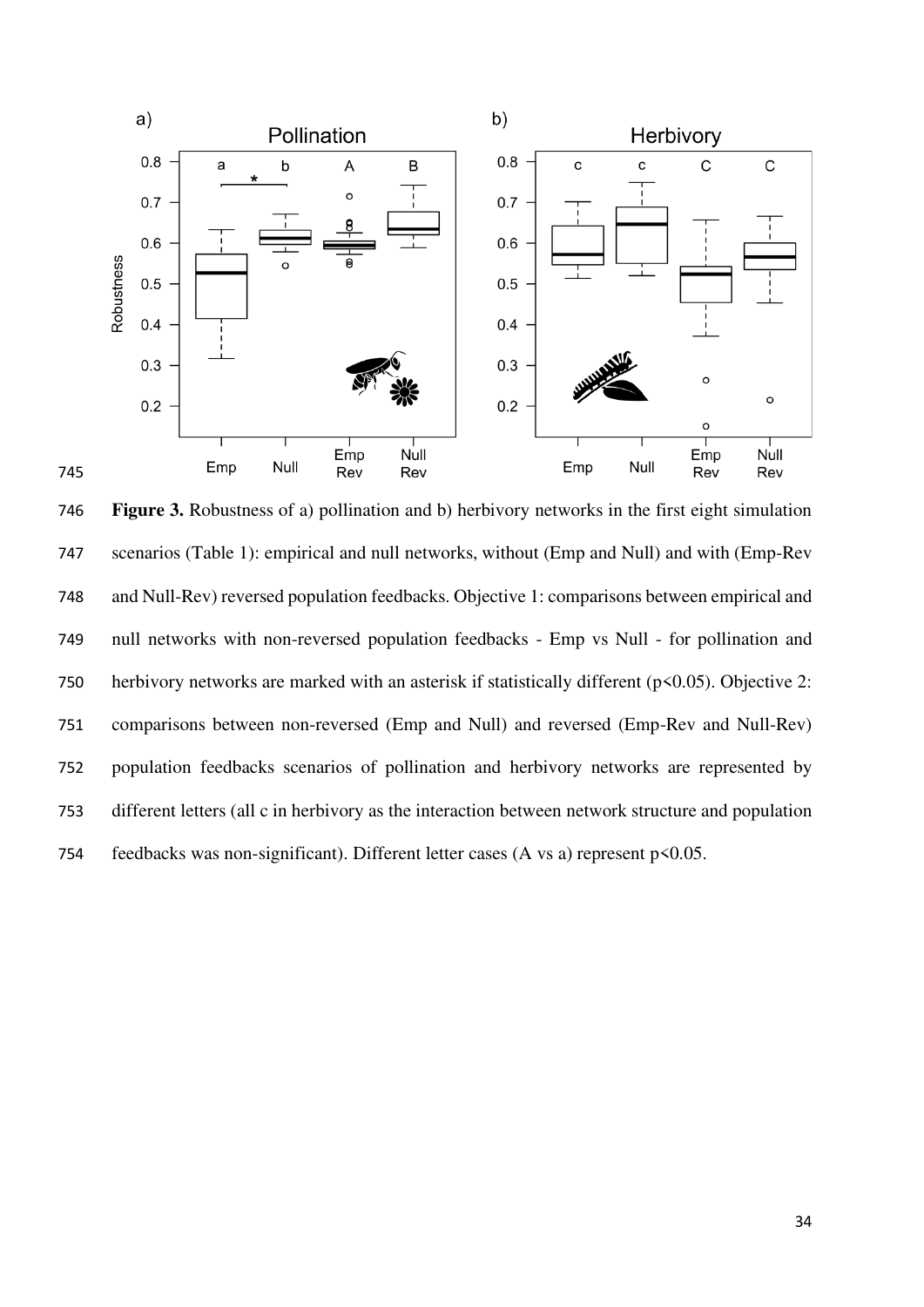

 **Figure 4.** Robustness of theoretical networks in scenarios a) without (12 scenarios) and b) with rewiring (12 scenarios). Light boxes represent scenarios with even networks and dark boxes scenarios with uneven networks. Rand = random structure, Nest = nested and Mod = modular networks.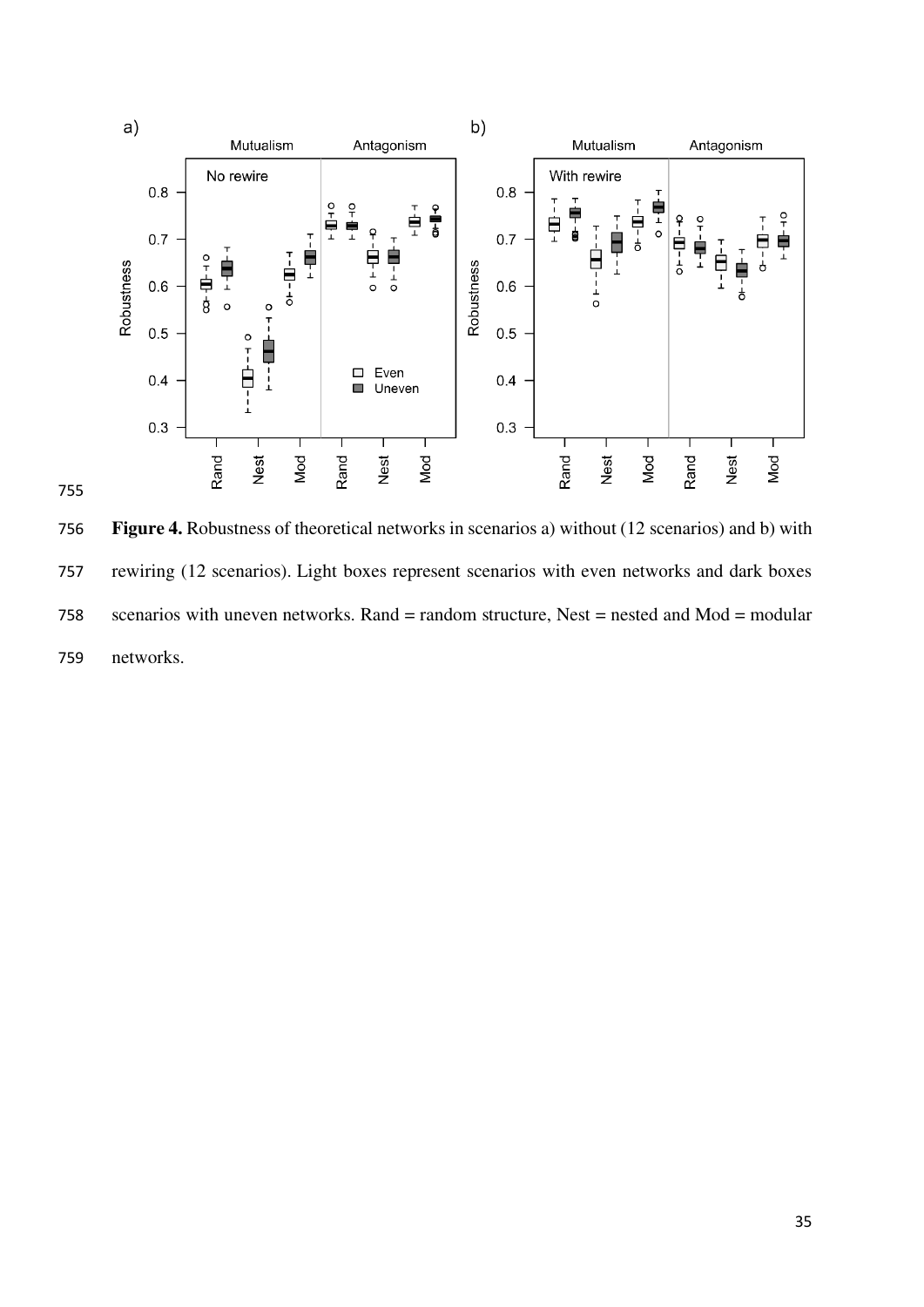

 **Figure 5.** a) Robustness of pollination and herbivory networks in simulation scenarios in which insect species are allowed to rewire (S9 to S12, Table 1) using empirical (Emp) and null (Null) networks. b) Effect of rewiring (Rwr) on network robustness was measured as the ratio between robustness on scenarios with (S9 to S12) and without (S1 to S4) rewiring (Table 1) - *e.g.* in pollination, "Emp-Rwr/Emp" corresponds to the robustness ratio between S9 (scenario with rewire) and S1 (scenario without rewire). Comparisons between empirical and null networks of the same interaction type (*e.g.* Emp-Rwr/Emp vs Null-Rwr/Null for pollination) are marked with an asterisk when p<0.05. Comparisons between networks of different interaction types but with similar structure (*e.g.* Emp-Rwr/Emp for pollination vs Emp-Rwr/Emp for herbivory) 770 are represented by different letters. Different letter cases  $(A \text{ vs a})$  represent  $p \le 0.05$ .